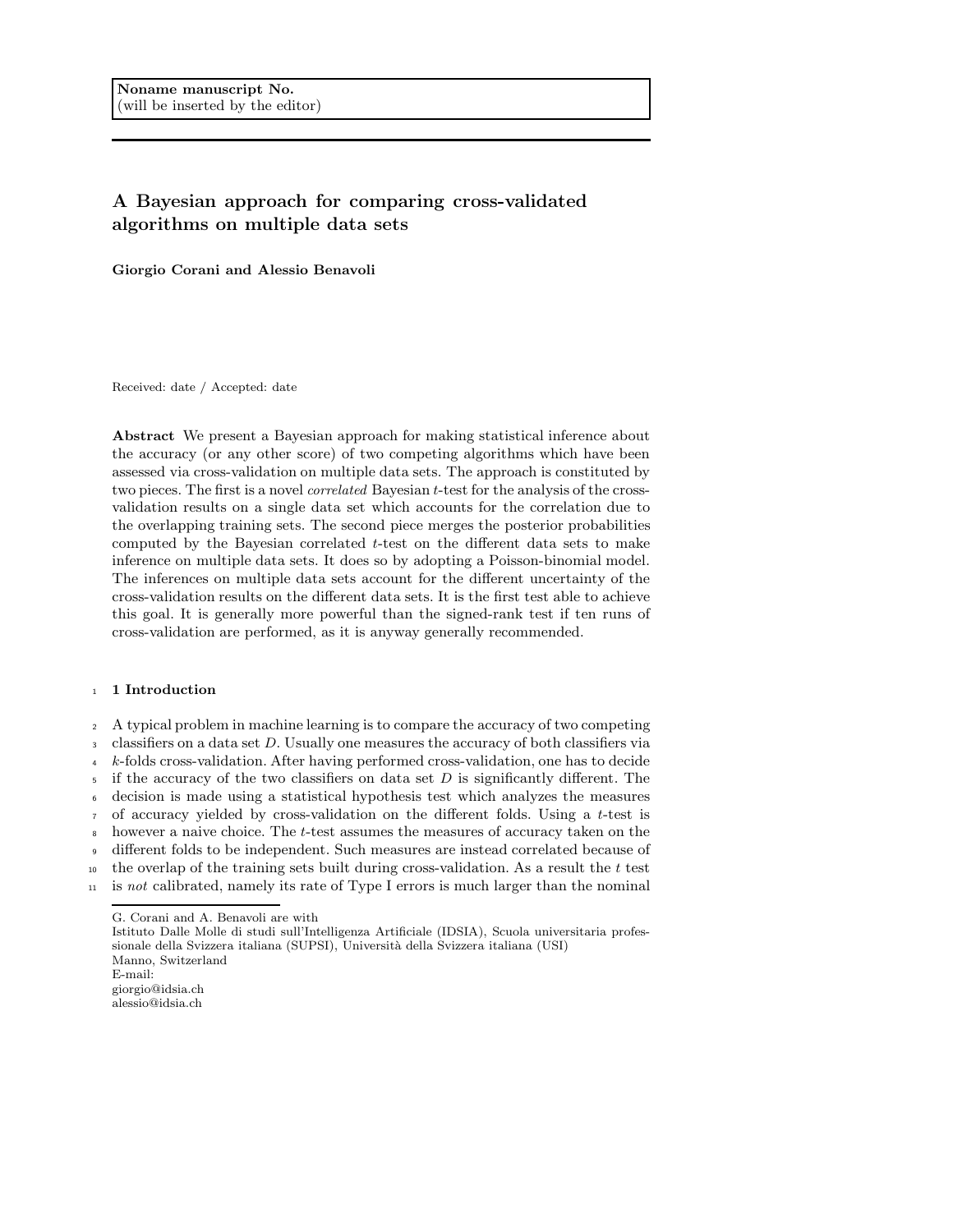size<sup>1</sup>  $\alpha$  of the test. Thus the t-test is not suitable for analyzing the cross-validation results (Dietterich, 1998; Nadeau & Bengio, 2003).

<sup>14</sup> A suitable approach is instead the correlated<sup>2</sup> t-test (Nadeau & Bengio, 2003), which adjusts the t-test accounting for correlation. The statistic of the correlated t-test is composed by two pieces of information: the mean difference of accuracy between the two classifiers (computed averaging over the different folds) and the <sup>18</sup> uncertainty of such estimate, known as the *standard error*. The standard error of the correlated t-test accounts for correlation, differently from the t-test. The correlated t-test is the recommended approach for the analysis of cross-validation results on a single data set (Nadeau & Bengio, 2003; Bouckaert, 2003).

 Assume now that the two classifiers have assessed via cross-validation on a 23 collection of data sets  $D = \{D_1, D_2, \ldots, D_q\}$ . One has to decide if the difference of 24 accuracy between the two classifiers on the multiple data sets of  $\bm{D}$  is significant. 25 The recommended approach is the signed-rank test (Demšar, 2006). It is a non- parametric test. As such it is derived under mild assumptions and is robust to outliers. A Bayesian counterpart of the signed-rank test (Benavoli et al., 2014) has been also recently proposed. However the signed-rank test considers only the mean difference of accuracy measured on each data set, ignoring the associated uncertainty.

 Dietterich (1998) pointed out the need for a test able to compare two classifier on multiple data sets accounting for the uncertainty of the results on each data set. Tests dealing with this issue have been devised only recently. Otero et al. (2014) proposes an interval-valued approach to considers the uncertainty of the cross-validation results on each data set. When working with multiple data sets, the interval uncertainty is propagated. In some cases the interval becomes wide, preventing to achieve a conclusion.

 The Poisson-binomial test (Lacoste et al., 2012) performs inference on multiple data sets accounting for the uncertainty of the result on each data set. First it computes on each data set the posterior probability of the difference of accuracy being significant; then it merges such probabilities through a Poisson-binomial  $\mu_2$  distribution to make inference on D. Its limit is that the posterior probabilities computed on the individual data sets assume that the two classifiers have been <sup>44</sup> compared on a *single* test set. It does not manage the multiple correlated test sets produced by cross-validation. This limits its applicability, since classifiers are typically assessed by cross-validation.

 To design a test able to perform inference on multiple data sets accounting for the uncertainty of the estimates yielded by cross-validation is a challenging task. In this paper we solve this problem. Our solution is based on two main steps. First we develop a Bayesian counterpart of the correlated t-test (its posterior prob- abilities are later exploited to build a Poisson-binomial distribution). We design a generative model for the correlated results of cross-validation and we analytically derive the posterior distribution of the mean difference of accuracy between the two classifiers. Moreover, we show that for a particular choice of the prior over the parameters, the posterior distribution coincides with the sampling distribution of

 Consider performing many experiments in which the data are generated under the null hypothesis. A test executed with size  $\alpha$  is correctly calibrated if its rate of rejection of the null hypothesis is not greater than  $\alpha$ .

<sup>&</sup>lt;sup>2</sup> Nadeau & Bengio (2003) refer to this test as the *corrected t*-test. We adopt in this paper the more informative terminology of correlated t-test.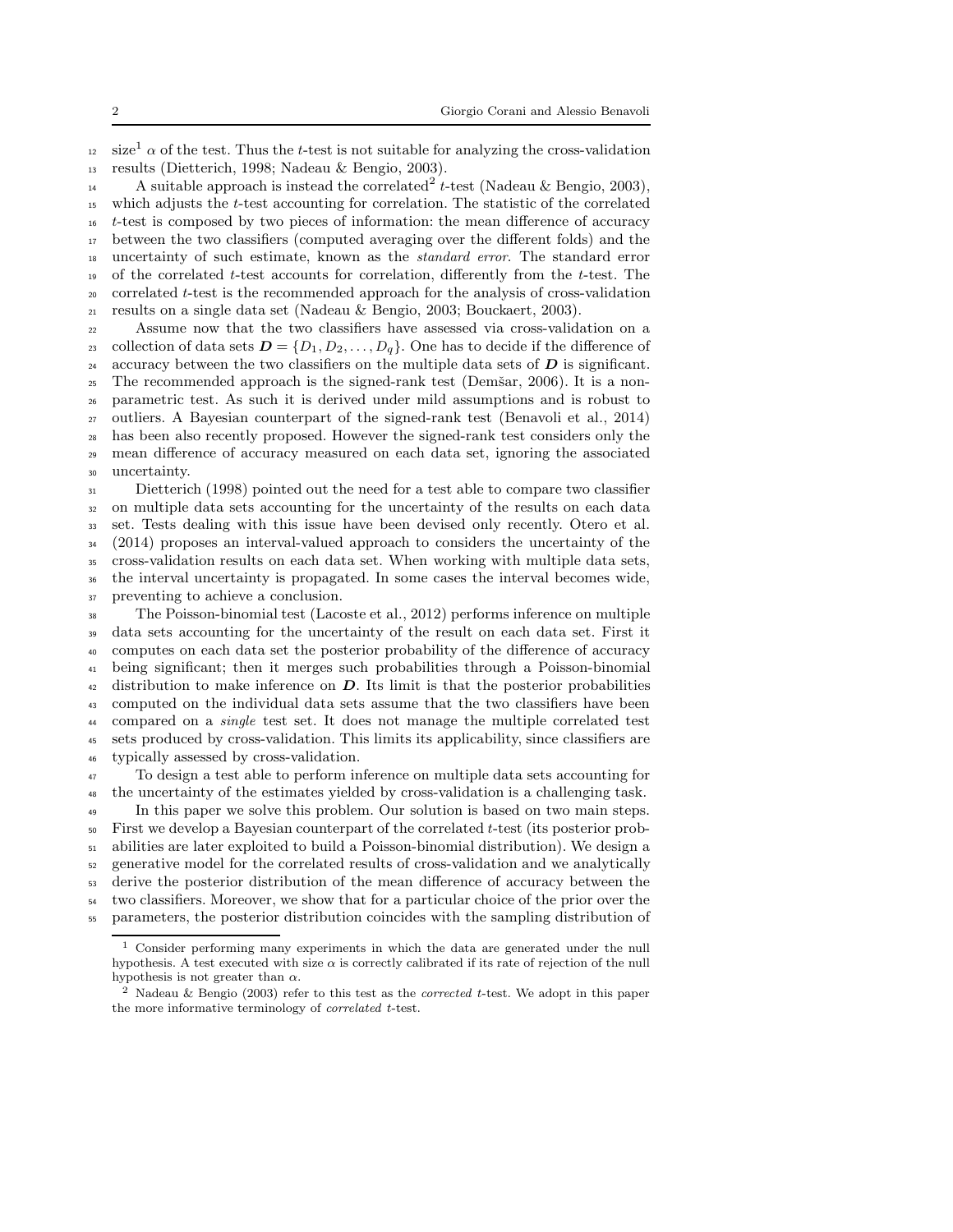the correlated t-test by Nadeau & Bengio (2003). Under the matching prior the

inferences of the Bayesian correlated t-test and of the frequentist correlated t-test

are numerically equivalent. The meaning of the inferences is however different. The

 $\frac{1}{59}$  inference of the frequentist test is a p-value; the inference of the Bayesian test is a

posterior probability. The posterior probabilities computed on the individual data

sets can be combined to make further Bayesian inference on multiple data sets.

 After having computed the posterior probabilities on each individual data set  $\epsilon_{\rm s}$  through the correlated Bayesian t-test, we merge them to make inference on  $D$ , borrowing the intuition of the Poisson-binomial test (Lacoste et al., 2012). This is the second piece of the solution. We model each data set as a Bernoulli trial, whose possible outcomes are the win of the first or the second classifier. The probability of success of the Bernoulli trial corresponds to the posterior probability computed by the Bayesian correlated t-test on that data set. The number of data sets on which the first classifier is more accurate than the second is a random variable which follows a Poisson-binomial distribution. We use this distribution to make inference about the difference of accuracy of the two classifiers on  $D$ . The resulting approach couples the Bayesian correlated  $t$ -test and the Poisson-binomial approach; we call it the Poisson test.

 It is worth discussing an important difference between the signed-rank and the Poisson test. The signed rank test assumes the results on the individual data sets to be i.i.d. The Poisson test assumes them to be independent but not identically  $\pi$  distributed, which can be advocated as follows. The different data sets  $D_1, \ldots, D_q$  have different size and complexity. The uncertainty of the cross-validation result is thus different on each data set, breaking the assumption of the results on different data sets to be identically distributed. We compare the Poisson and the signed-rank test through extensive simula-tions, performing either one run or ten runs of cross-validation. When we perform

 one run of cross-validation, the estimates are affected by important uncertainty. <sup>84</sup> In this case the Poisson behaves cautiously and it is less powerful than the signed- rank test. When we perform ten runs of cross-validation, the uncertainty of the <sup>86</sup> cross-validation estimate decreases. In this case the Poisson test is generally *more*  powerful than the signed-rank test. To perform ten runs rather than a single one run of cross-validation is anyway recommended to obtain robust cross-validation estimates (Bouckaert, 2003). The signed-rank test does not account for the uncer- tainty of the estimates and thus its power is roughly the same whether one or ten runs of cross-validation are performed.

 Under the null hypothesis, the Type I errors of both test are correctly calibrated in all the investigated settings.

 The paper is organized as follows: Section 2 presents the methods for inference on a single data set; Section 3 presents the methods for inference on multiple data set; Section 4 presents the experimental results.

#### 97 2 Inference from cross-validation results on a single data set

2.1 Problem statement and frequentist tests

 We want to statistically compare the accuracy of two classifiers which have been assessed via m runs of k-folds cross-validation. We provide both classifiers with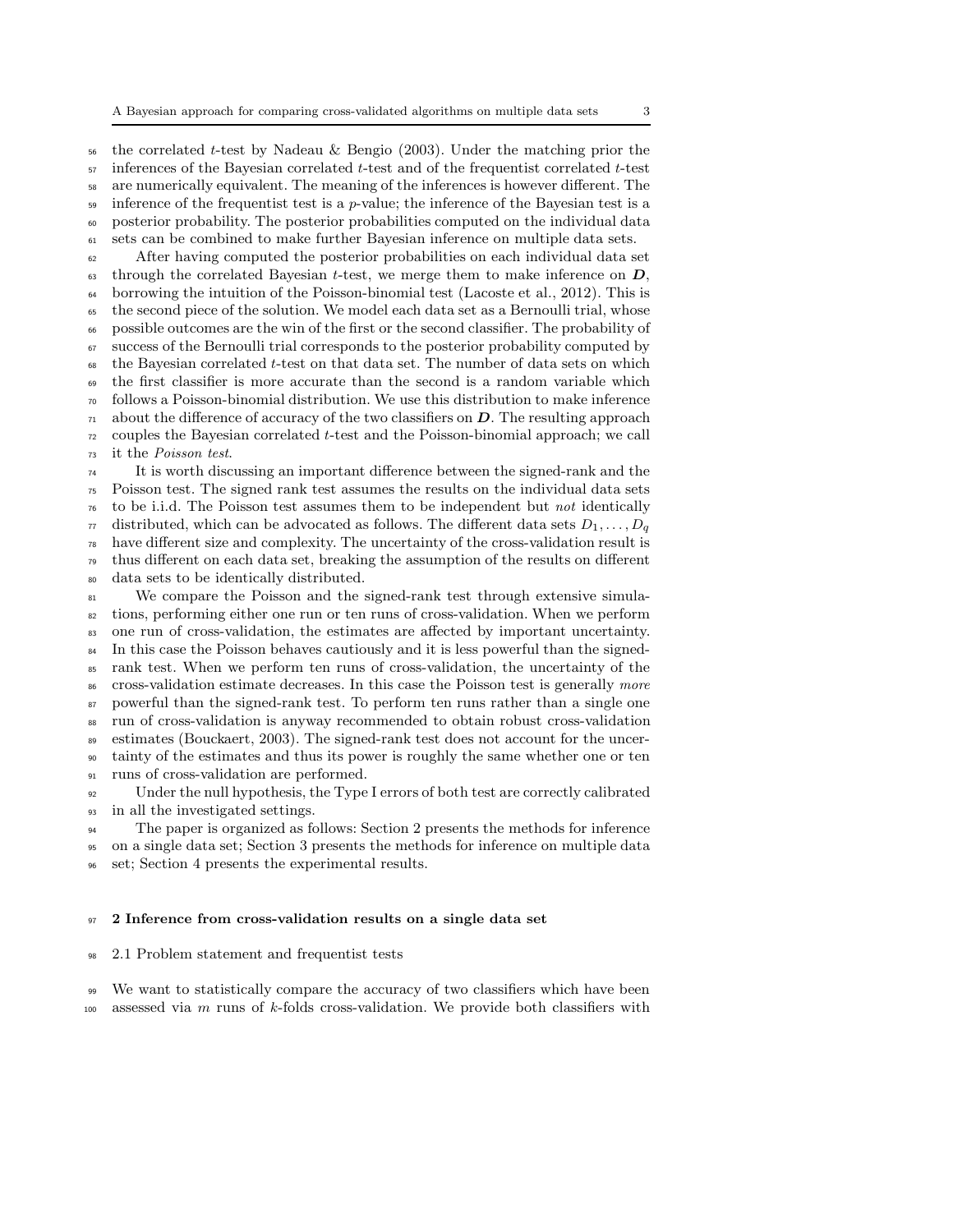<sup>101</sup> the same training and test sets and we compute the difference of accuracy be-<sup>102</sup> tween the two classifiers on each test set. This yields the differences of accuracy  $x = \{x_1, x_2, \ldots, x_n\}$ , where  $n = mk$ . We denote the sample mean and the sample variance of the differences as  $\bar{x}$  and  $\hat{\sigma}^2$ .

 A statistical test has to establish whether the mean difference between the two classifier is significantly different from zero, analyzing the vector of results  $x$ . Such results are correlated because of the overlapping training sets. Nadeau & Bengio (2003) prove that there is no unbiased estimator of such correlation. They assume the correlation to be  $\rho = \frac{n_{te}}{n}$ , where  $n_{te}$ ,  $n_{tr}$  and  $n_{tot}$  denote the size of the training 110 set, of the test set and of the whole available data set. Thus  $n_{tot} = n_{tr} + n_{te}$ . The statistic of the correlated t-test is:

$$
t = \frac{\overline{x}}{\sqrt{\hat{\sigma}^2(\frac{1}{n} + \frac{\rho}{1 - \rho})}} = \frac{\overline{x}}{\sqrt{\hat{\sigma}^2(\frac{1}{n} + \frac{n_{te}}{n_{tr})}}}.
$$
(1)

112 Its sampling distribution is a Student with  $n-1$  degrees of freedom. The corre- lation heuristic has proven to be effective and the correlated t-test is much closer to a correct calibration than the standard t-test (Nadeau & Bengio, 2003). The correlation heuristic of Nadeau & Bengio (2003) is derived assuming random se- lection of the instances which compose the different training and test sets used in cross-validation. Under random selection the different test sets overlap. The standard cross-validation yields non-overlapping test sets. This is also the setup 119 we consider in this paper. The correlation heuristic of Nadeau & Bengio (2003) is anyway effective also with the standard cross-validation (Bouckaert, 2003).

<sup>121</sup> The denominator of the statistics is the standard error, namely the standard 122 deviation of the estimate of  $\overline{x}$ . The standard error increases with  $\hat{\sigma}^2$ , which typically <sup>123</sup> increases on smaller data sets. On the other hand the standard error decreases with  $124$   $n = mk$ . Previous studies (Kohavi, 1995) recommend to set the number of folds 125 to  $k=10$  to obtain a reliable estimate from cross-validation. This has become a 126 standard choice. Having set  $k=10$ , one can further decrease the standard error  $127$  of the test by increasing the number or runs m. Indeed Bouckaert (2003) and 128 (Witten et al., 2011, Sec. 5.3) recommend to perform  $m=10$  runs of ten folds cross-<sup>129</sup> validation.

 The correlated t-test has been originally designed to analyze the results of a single run of cross-validation. Indeed its correlation heuristic models the correla- tion due to overlapping training sets. When multiple runs of cross-validation are performed, there is an additional correlation due to overlapping test sets. We are unaware of approaches able to represent also this second type of correlation, which is usually ignored.

### <sup>136</sup> 2.2 Bayesian t-test for uncorrelated observations

Before introducing the Bayesian t-test for correlated observations, we briefly discuss the Bayesian inference in the uncorrelated case. Assume we have a vector of independent and identically distributed observations of a variable  $X$ , i.e.,  $x = \{x_1, x_2, \ldots, x_n\}$ , and that we aim to test if the mean of X is positive. In the Bayesian t-test we assume that the likelihood of the observations is Normal with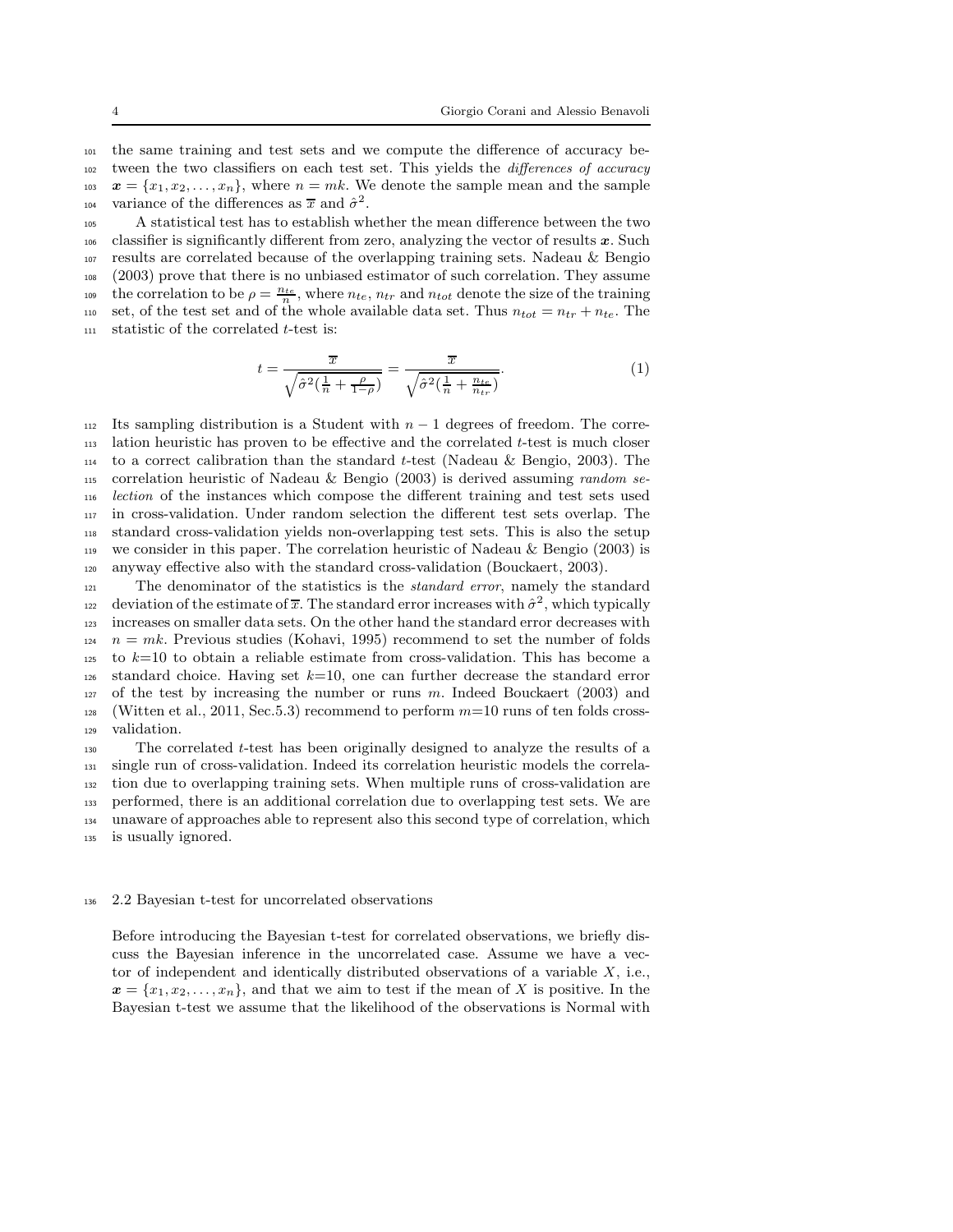$$
p(\mathbf{x}|\mu, \nu) = \prod_{i=1}^{n} N(x_i; \mu, 1/\nu).
$$
 (2)

Our aim is to compute the posterior of  $\mu$  (here  $\nu$  is a nuisance parameter). A natural prior for  $\mu$ ,  $\nu$  is the Normal-Gamma distribution (Bernardo & Smith, 2009, Chap.5), which is conjugate with the likelihood model:

$$
p(\mu, \nu | \mu_0, k_0, a, b) = N\left(\mu; \mu_0, \frac{k_0}{\nu}\right) G(\nu; a, b) = NG(\mu, \nu; \mu_0, k_0, a, b).
$$

It is the product of a Normal distribution over  $\mu$  (with precision  $\nu/k_0$  proportional to  $\nu$ ) and a Gamma distribution over  $\nu$  and depends on four parameters  $\mu_0, k_0, a, b$ . Updating the prior-normal gamma with the normal likelihood, one obtains a posterior normal-gamma joint distribution with updated parameters  $(\mu_n, k_n, a_n, b_n)$ , whose values are reported in first column of Table 1 (see also (Murphy, 2012, Chap.4)). Marginalizing out the precision from the Normal-Gamma posterior one obtains the posterior marginal distribution of the mean, which follows a Student distribution:

$$
p(\mu|\boldsymbol{x},\mu_0,k_0,a,b)=\mathrm{St}\left(\mu;2a_n,\mu_n,\frac{b_nk_n}{a_n}\right).
$$

137 Then, the Bayesian t-test for the positiveness of  $\mu$  is:

$$
P(\mu > 0 | \mathbf{x}, \mu_0, k_0, a, b) = \int_0^\infty \text{St}\left(\mu; 2a_n, \mu_n, \frac{b_n k_n}{a_n}\right) d\mu = \mathcal{T}_{2a_n}\left(\frac{\mu_n}{\sqrt{\frac{b_n k_n}{a_n}}}\right) > 1 - \alpha,
$$
\n(3)

138 where  $\mathcal{T}_{2a_n}(z)$  denotes the cumulative distribution of the standardized Student 139 distribution with  $2a_n$  degrees of freedom computed at z. By choosing  $\alpha = 0.05$ , we  $140$  can assess the positivity of  $\mu$  with posterior probability 0.95. If the prior parameters 141 are set as follows:  $\{\mu_0 = 0, k_0 \to \infty, a = -1/2, b = 0\}$ , from Eqn.(3) it follows 142 that  $P(\mu > 0 | \mathbf{x}, \mu_0, k_0, a, b) = 1 - p$ , where p is the p-value of the frequentist t-test. <sup>143</sup> See (Murphy, 2012, Chap.4) for further details on the correspondence between <sup>144</sup> frequentist and Bayesian t-tests. In fact, for these values, the posterior reduces to 145 St  $(\mu; n-1, \overline{x}, \sigma^2/n)$ , as shown also in the second column in Table 1. Therefore, <sup>146</sup> if we consider this matching (improper) prior, the Bayesian and frequentist t-test <sup>147</sup> coincide.

#### <sup>148</sup> 2.3 A novel Bayesian t-test for correlated observations

149 Assume now that the observations of the variable X,  $x = \{x_1, x_2, \ldots, x_n\}$ , are <sup>150</sup> identically distributed but dependent. In particular, consider the case in which the 151 observations have the same mean  $\mu$ , the same precision  $\nu$  and are equally correlated

152 with each other with correlation  $\rho > 0$ . This is for instance the case in which the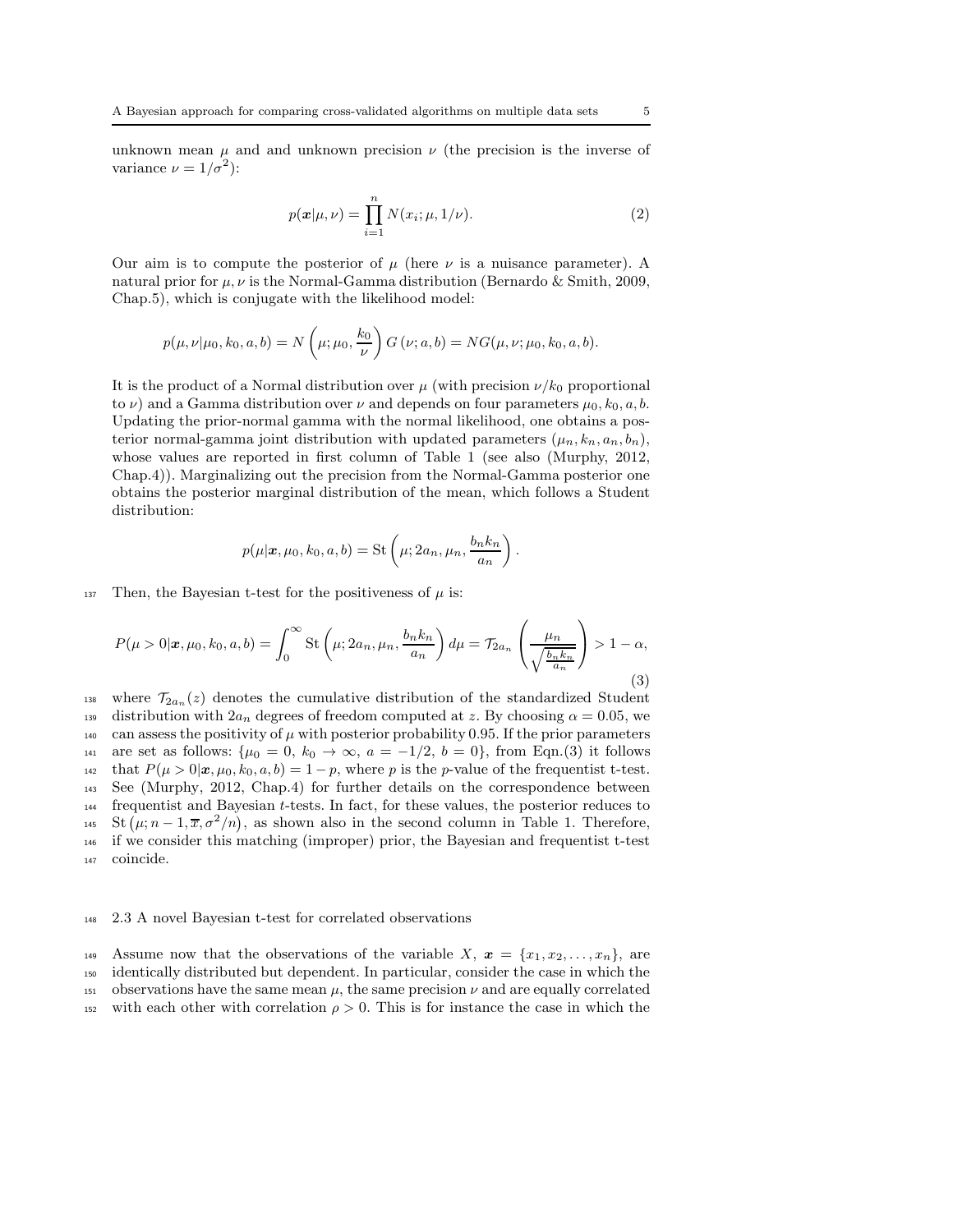| Parameter | Analytical expression                                                                                                           | Under matching prior                          |  |
|-----------|---------------------------------------------------------------------------------------------------------------------------------|-----------------------------------------------|--|
| $\mu_n$   | $\frac{\mu_0/k_0+n\overline{x}}{\frac{1}{k_0}+n}$                                                                               | $\overline{x}$                                |  |
| $k_n$     | $\frac{1}{k_0}+n$                                                                                                               | $\overline{n}$                                |  |
| $a_n$     | $a+\frac{n}{2}$                                                                                                                 | $rac{n-1}{2}$                                 |  |
| $b_n$     | $b + \frac{1}{2} \sum_{i=1}^{n} (x_i - \overline{x})^2 + \frac{\frac{1}{k_0} n (\overline{x} - \mu_0)^2}{2(\frac{1}{k_0} + n)}$ | $\frac{1}{2}\sum_{i=1}^n(x_i-\overline{x})^2$ |  |

Table 1 Posterior parameters for the uncorrelated case.

 $n \text{ observations are the } n \text{ differences of accuracy among two classifiers yielded by}$ <sup>154</sup> cross-validation. The data generating process can be modelled as follows:

$$
\mathbf{x} = \mathbf{H}\boldsymbol{\mu} + \mathbf{v} \tag{4}
$$

where  $\mathbf{H}_{n\times1}$  is a vector of ones  $(\mathbf{H}_{n\times1} = \mathbf{1}_{n\times1})$  and **v** is a noise vector with zero mean and covariance matrix  $\Sigma_{n \times n}$  patterned as follows: each diagonal elements equals  $\sigma^2 = 1/\nu$ ; each non-diagonal element equals  $\rho \sigma^2$ . This is the so-called *intraclass covariance matrix* (Press, 2012). We define  $\Sigma = \sigma^2 M$ , where M is the  $(n \times n)$ correlation matrix. As an example, with  $n = 3$  we have:

$$
\Sigma = \begin{bmatrix} \sigma^2 & \rho \sigma^2 & \rho \sigma^2 \\ \rho \sigma^2 & \sigma^2 & \rho \sigma^2 \\ \rho \sigma^2 & \rho \sigma^2 & \sigma^2 \end{bmatrix} \qquad \qquad M = \begin{bmatrix} 1 & \rho & \rho \\ \rho & 1 & \rho \\ \rho & \rho & 1 \end{bmatrix}
$$
 (5)

<sup>155</sup> To allow for  $\Sigma$  to be invertible and positive definite, we require  $\sigma^2 > 0$  and  $156 \quad 0 \leq \rho \leq 1$ . The correlation among the cross-validation results is positive anyway <sup>157</sup> (Nadeau & Bengio, 2003). These two conditions define the admissibility region of <sup>158</sup> the parameters.

<sup>159</sup> In the Bayesian t-test for correlated observations, we assume the noise vector 160 v to be follow a multivariate Normal distribution:  $\mathbf{v} \sim \text{MVN}(0, \Sigma)$ . The likelihood <sup>161</sup> corresponding to (4) is:

$$
p(\mathbf{x}|\mu, \Sigma) = \frac{\exp(-\frac{1}{2}(\mathbf{x} - \mathbf{H}\mu)^T \Sigma^{-1}(\mathbf{x} - \mathbf{H}\mu))}{(2\pi)^{n/2}\sqrt{|\Sigma|}}.
$$
 (6)

162 Equation (6) reduces to equation (2) in the uncorrelated case ( $\rho = 0$ ). As in 163 the previous section, our aim is to test the positivity of  $\mu$ . To this end, we need to <sup>164</sup> estimate the model parameters:  $\mu$ ,  $\sigma^2$  and  $\rho$ .

165 **Theorem 1** The maximum likelihood estimator of  $(\mu, \sigma^2, \rho)$  from the model (6) is not <sup>166</sup> asymptotically consistent: it does not converge to the true value of the parameters as 167  $n \to \infty$ .

<sup>168</sup> The proof is given in Appendix. By computing the derivatives of the likelihood 169 w.r.t. the parameters, it shows that the maximum likelihood estimate of  $\mu$ , $\sigma^2$  is <sup>170</sup>  $\hat{\mu} = \frac{1}{n} \sum_{i=1}^{n} x_i$  and, respectively,  $\hat{\sigma}^2 = tr(M^{-1}Z)$ , where  $\mathbf{Z} = (\mathbf{x} - \mathbf{H}\hat{\mu})(\mathbf{x} - \mathbf{H}\hat{\mu})^T$ .  $\lim_{n \to \infty} \hat{\sigma}^2$  depends on  $\rho$  through M. By plugging these estimates into the likelihood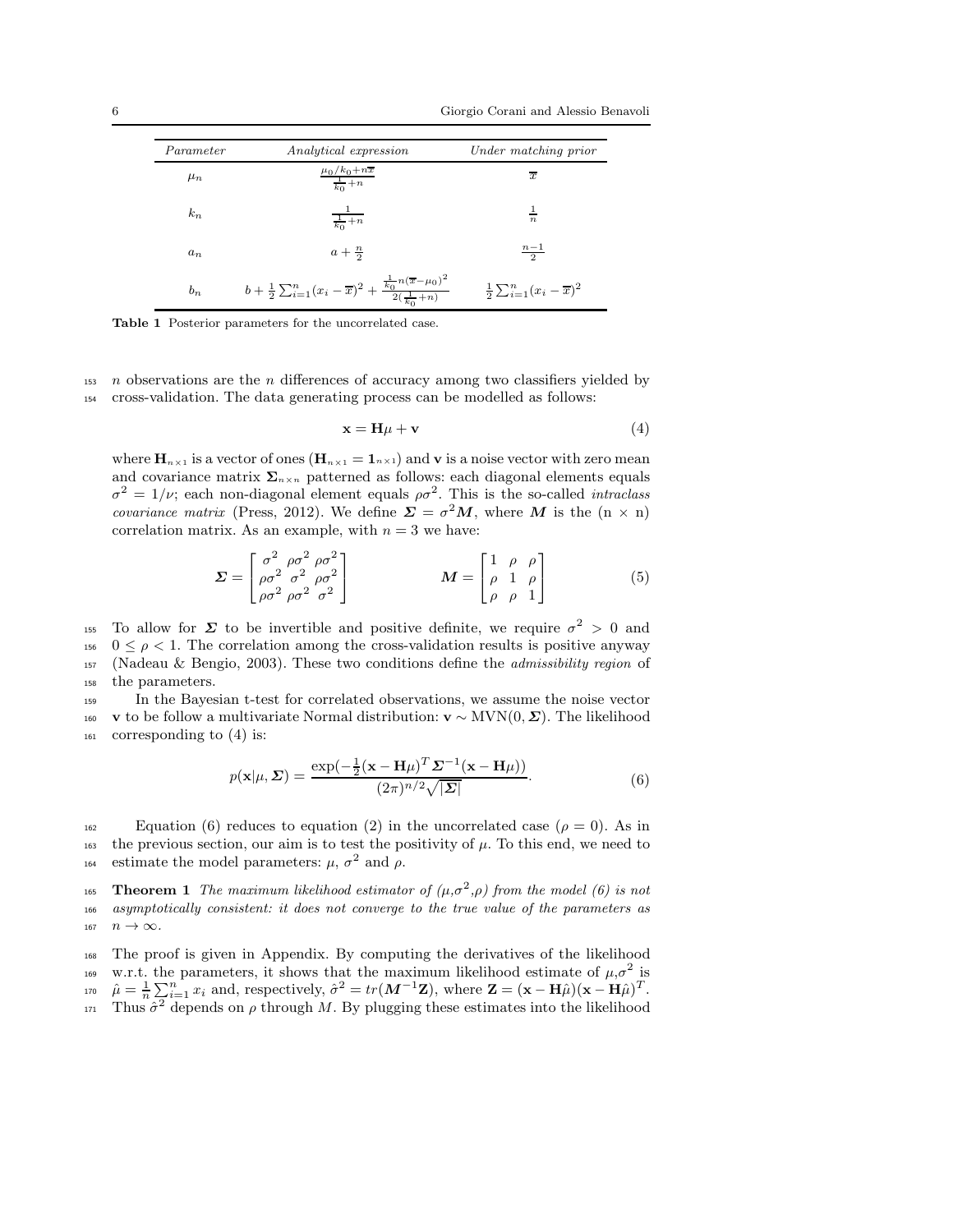172 and computing the derivative w.r.t.  $\rho$ , we show that the derivative is never zero  $173$  in the admissibility region. The derivative decreases with  $\rho$  and does not depend 174 on the data. Hence, the maximum likelihood estimate of  $\rho$  is  $\hat{\rho} = 0$  regardless the  $175$  observations. When the number of observations n increases, the likelihood gets <sup>176</sup> more concentrated around the maximum likelihood estimate. Thus the maximum 177 likelihood estimate is not asymptotically consistent whenever  $\rho \neq 0$ . This will also <sup>178</sup> be true for the Bayesian estimate, since the likelihood dominates the conjugate  $179$  prior for large n. This means that we cannot consistently estimate all the three 180 parameters  $(\mu, \sigma^2, \rho)$  from data.

<sup>181</sup> Introducing the correlation heuristic

182 To enable inferences from correlated samples we renounce estimating  $ρ$  from data. <sup>183</sup> We adopt instead the correlation heuristic of (Nadeau & Bengio, 2003), setting <sup>184</sup>  $\rho = \frac{n_{te}}{n_{tot}}$ , where  $n_{te}$  and  $n_{tot}$  are the size of test set and of the entire data set. 185 Having fixed the value of  $\rho$ , we can derive the posterior marginal distribution of 186  $\mu$ .

**Theorem 2** Choose  $p(\mu, \nu | \mu_0, k_0, a, b) = NG(\mu, \nu; \mu_0, k_0, a, b)$  as joint prior over  $\mu, \nu$ . Update it with the likelihood of Eqn. (6). The posterior distribution of the parameters is is  $p(\mu, \nu|\mathbf{x}, \mu_0, k_0, a, b, \rho) = NG(\mu, \nu; \tilde{\mu}_n, \tilde{k}_n, \tilde{a}_n, \tilde{b}_n)$  and the posterior marginal over  $\mu$ is a Student distribution:

$$
p(\mu|\mathbf{x}, \mu_0, k_0, a, b, \rho) = St\left(\mu; 2\tilde{a}_n, \tilde{\mu}_n, \frac{\tilde{b}_n \tilde{k}_n}{\tilde{a}_n}\right).
$$
\n(7)

<sup>191</sup> The expression of the parameters and their values are reported in Table 2.

| Param.        | Analytical expression                                                                                                                                                                                                                               | Under matching prior                                                                            |  |  |
|---------------|-----------------------------------------------------------------------------------------------------------------------------------------------------------------------------------------------------------------------------------------------------|-------------------------------------------------------------------------------------------------|--|--|
| $\mu_n$       | $\mathbf{H}^T \boldsymbol{M}^{-1} \mathbf{x} + \frac{\mu_0}{k_0}$                                                                                                                                                                                   | $\sum_{i=1}^n x_i$                                                                              |  |  |
|               | $\overline{H^T M^{-1}H + \frac{1}{k_0}}$                                                                                                                                                                                                            | $n_{\rm c}$                                                                                     |  |  |
| $k_n$         | $\frac{1}{\mathbf{H}^T M^{-1} \mathbf{H} + \frac{1}{k_0}}$                                                                                                                                                                                          | $H^T M^{-1}$ H                                                                                  |  |  |
| $\tilde{a}_n$ | $a+\frac{n}{2}$                                                                                                                                                                                                                                     | $n-1$<br>$\overline{2}$                                                                         |  |  |
| $\tilde{b}_n$ | $\frac{1}{2}\Big((\mathbf{x}-\mathbf{H}\hat{\mu})^T\bm{M}^{-1}(\mathbf{x}-\mathbf{H}\hat{\mu})+2b-\frac{\mu_0^2}{k_0}\-\hat{\mu}^2\mathbf{H}^T\bm{M}^{-1}\mathbf{H}+\tilde{\mu}^2\left(\mathbf{H}^T\bm{M}^{-1}\mathbf{H}+\frac{1}{k_0}\right)\Big)$ | $\frac{1}{2}(\mathbf{x}-\mathbf{H}\hat{\mu})^T \mathbf{M}^{-1}(\mathbf{x}-\mathbf{H}\hat{\mu})$ |  |  |

Table 2 Posterior parameters for the correlated case

192 **Corollary 1** Under the matching prior  $(\mu_0 = 0, k_0 \to \infty, a = -1/2, b = 0)$ , the 193 posterior marginal distribution of  $\mu$  simplifies as:

$$
St\left(\mu; n-1, \bar{x}, \left(\frac{1}{n} + \frac{\rho}{1-\rho}\right)\hat{\sigma}^2\right) \tag{8}
$$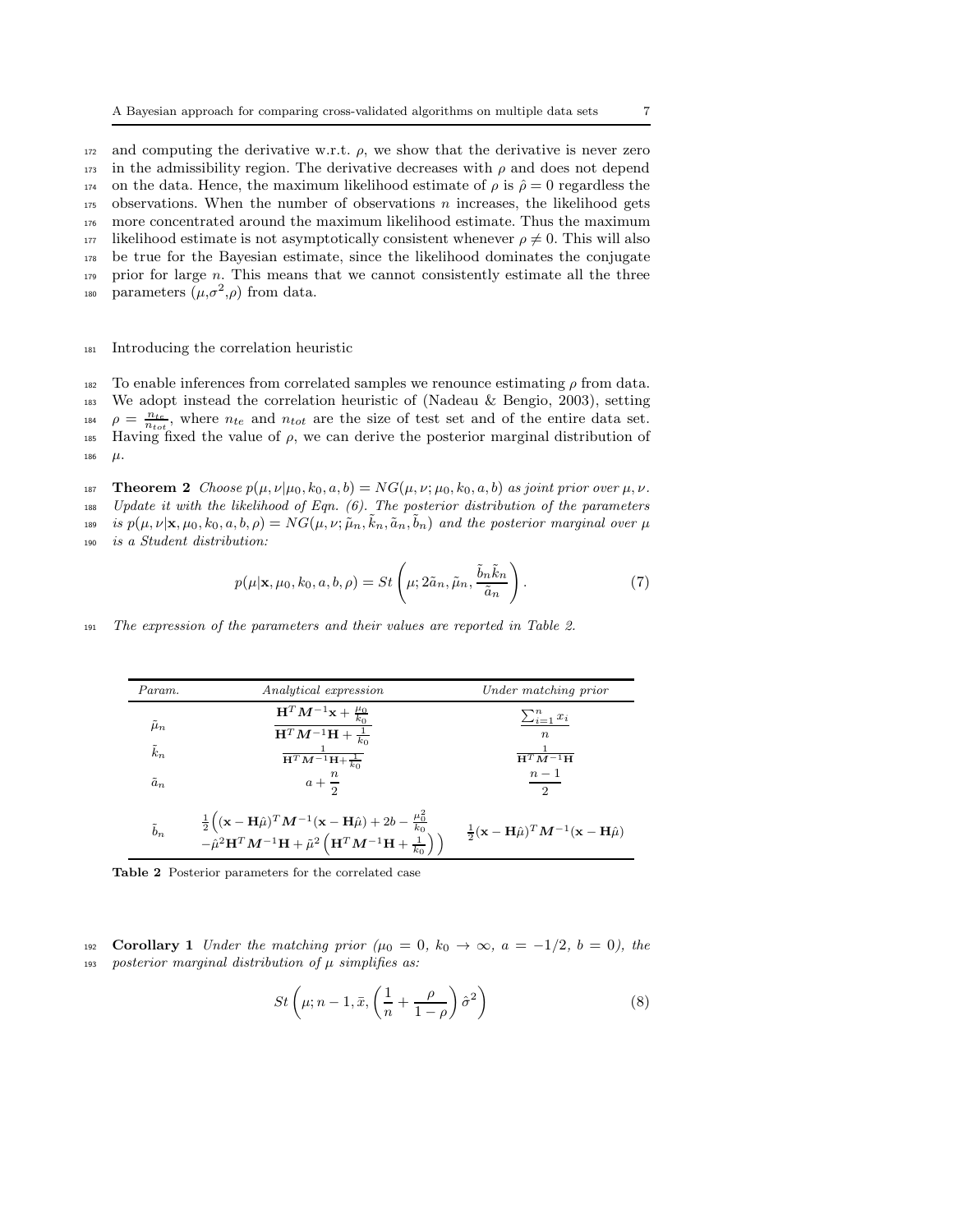where  $\bar{x} = \frac{\sum_{i=1}^{n} x_i}{n}$  and  $\hat{\sigma}^2 = \frac{\sum_{i=1}^{n} (x_i - \bar{x})^2}{n-1}$ 194 where  $\bar{x} = \frac{\sum_{i=1}^{n} x_i}{n}$  and  $\hat{\sigma}^2 = \frac{\sum_{i=1}^{n} (x_i - x_i)}{n-1}$  and, therefore,

$$
P[\mu > 0 | \mathbf{x}, \mu_0, k_0, a, b, \rho] = \mathcal{T}_{n-1} \left( \frac{\bar{x}}{\hat{\sigma} \sqrt{\frac{1}{n} + \frac{\rho}{1 - \rho}}} \right)
$$
(9)

<sup>195</sup> The proof of both the theorem and corollary are given in Appendix. Under the <sup>196</sup> matching prior the posterior Student distribution (9) coincides with the sampling 197 distribution of the statistic of the correlated t-test by Nadeau & Bengio (2003). 198 This implies that given the same test size  $\alpha$ , the Bayesian correlated t-test and the 199 frequentist correlated t-test take the same decisions. In other words, the posterior 200 probability  $P(\mu > 0|\mathbf{x}, \mu_0, k_0, a, b, \rho)$  equals  $1 - p$  where p is the p-value of the <sup>201</sup> correlated t-test.

#### <sup>202</sup> 3 Inference on multiple data sets

203 Consider now the problem of comparing two classifiers on  $q$  different data sets, after <sup>204</sup> having assessed both classifiers via cross-validation on each data set. The mean 205 difference of accuracy on each data set are stored in vector  $\overline{x} = {\overline{x}_1, \overline{x}_2, \ldots, \overline{x}_q}$ . <sup>206</sup> The recommended test to compare two classifiers on multiple data sets is the  $_{207}$  signed-rank test (Demšar, 2006).

208 The signed-rank test assumes the  $\overline{x}_i$ 's to be i.i.d. and generated from a sym-<sup>209</sup> metric distribution. The null hypothesis is that the median of the distribution is  $_{210}$  M. When the test accept the alternative hypothesis it claims that the median of  $_{211}$  the distribution is significantly different from M.

The test ranks the  $\overline{x}_i$ 's according to their absolute value and then compares the ranks of the positive and negative differences. The test statistic is:

$$
T^{+} = \sum_{\{i: \ \overline{x}_{i} \geq 0\}} r_{i}(|\overline{x}_{i}|) = \sum_{1 \leq i \leq j \leq n} T^{+}_{ij},
$$

where  $r_i(|\overline{x}_i|)$  is the rank of  $|\overline{x}_i|$  and

$$
T_{ij}^{+} = \begin{cases} 1 & \text{if } \overline{x}_i \ge \overline{x}_j, \\ 0 & \text{otherwise.} \end{cases}
$$

 $_{212}$  For a large enough number of samples (e.g.,  $q>10$ ), the sampling distribution of the statistic under the null hypothesis is approximately normal with mean 1/2. Being non-parametric, the signed-rank test does not average the results across data sets. This is a sensible approach since the average of results referring to different domains is in general meaningless. The test is moreover robust to outliers.

 A limit of the signed-rank test is that does not consider the standard error 218 of the  $\overline{x}_i$ 's. It assumes the samples to be i.i.d and thus all the  $\overline{x}_i$ 's to have equal uncertainty. This is a questionable assumptions. The data sets typically have dif- ferent size and complexity. Moreover one could have performed a different number 221 of cross-validation runs on different data sets. For these reasons the  $\overline{x}_i$ 's typically have different uncertainties; thus they are not identically distributed.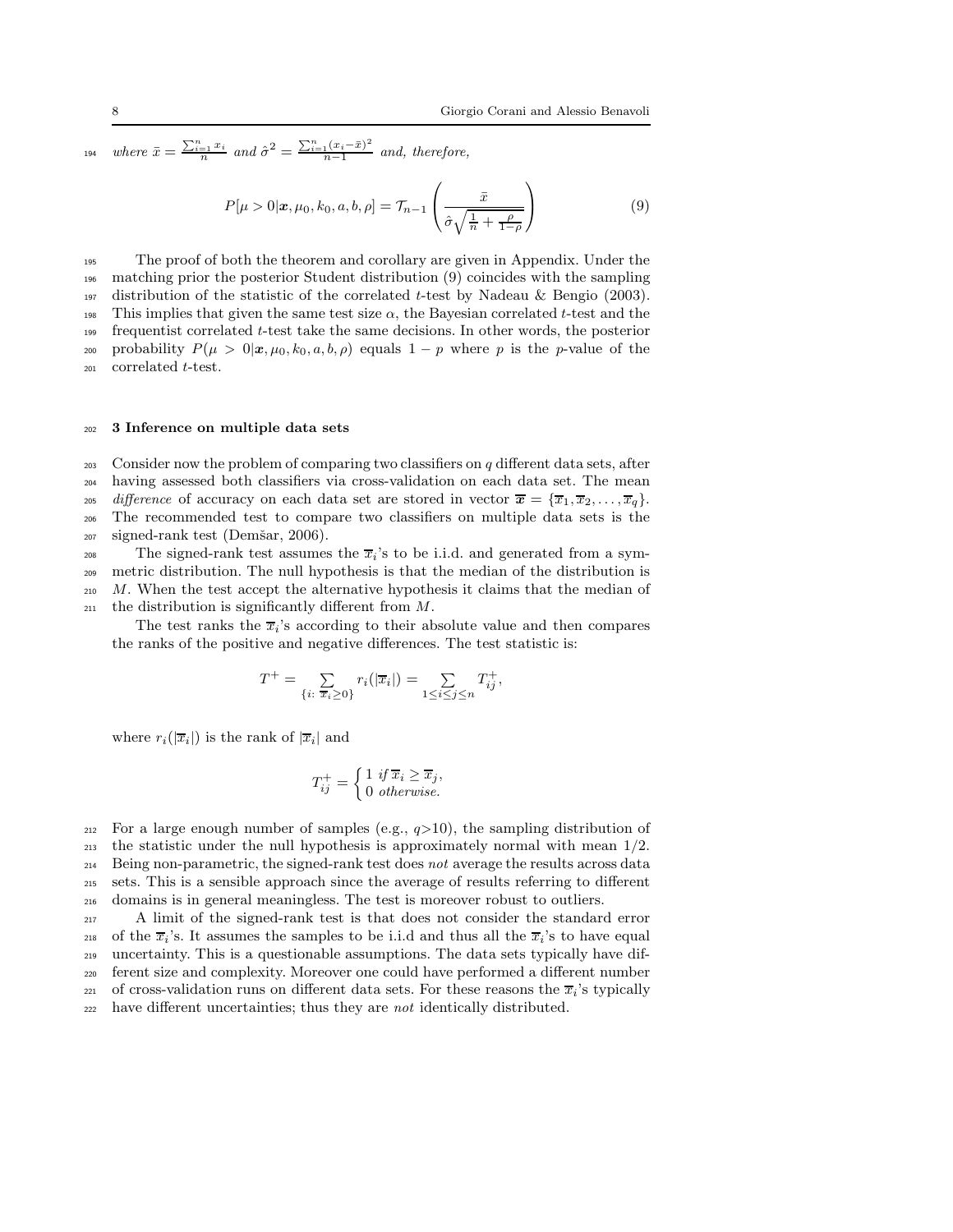<sup>223</sup> 3.1 Poisson-binomial inference on multiple data sets

 Our approach to make inference on multiple data sets is inspired to the Poisson- binomial test (Lacoste et al., 2012). As a preliminary step we perform cross- validation on each data set and we analyze the results through the Bayesian cor- related t-test. We denote by  $p_i$  the posterior probability that the second classifier is more accurate than the first on the i-th data set. This is computed according to Eqn.(9):  $p_i = p(\mu_i > 0 | \mathbf{x}_i, \mu_0, k_0, a, b, \rho)$ . We consider each data set as an inde- pendent Bernoulli trial, whose possible outcome are the win of the first or of the second classifier. The probability of success (win of the second classifier) of the <sup>232</sup> *i*-th Bernoulli trial is  $p_i$ .

 The number of data sets in which the second classifier is more accurate than the first classifier is a random variable X which follows a Poisson-binomial distribution (Lacoste et al., 2012). The Poisson-binomial distribution is a generalization of the binomial distribution in which the Bernoulli trials are allowed to have different probability of success. This probabilities are computed by Bayesian correlated t-test and thus account both for the mean and the standard error of the cross- validation estimates. The probability of success is different on each data set, and thus the test does not assume the results on the different data sets to be identically distributed.

 $242$  The cumulative distribution function of X is:

$$
P(X \le k) = \sum_{i=0}^{k} \xi(i) = \sum_{i=0}^{k} \left( \sum_{A \in \mathcal{F}_i} \prod_{i \in A} p_i \prod_{i \in A^c} (1 - p_i) \right)
$$
(10)

243 where  $\xi(i) = P(X = i), \, \mathcal{F}_i$  is the set of all subsets of i integers that can be drawn from  $\{1, 2, 3, \ldots, q\}$  and  $A^c$  is the complement of A:  $A^c = \{1, 2, 3, q\} \backslash A$ . <sup>245</sup> Hong (2013) discusses several methods to exactly compute the Poisson-binomial 246 distribution. We adopt a sampling approach. We simulate q biased coin, one for <sup>247</sup> each data set. The bias of the *i*-th coin is  $p_i$ . We simulate the q coins 100,000 <sup>248</sup> times. We count the proportion of times in which  $x = 1, x = 2, ..., X = q$  out of <sup>249</sup> the 100,000 trials. This yields a numerical approximation of the Poisson-binomial <sup>250</sup> distribution.

<sup>251</sup> The Poisson binomial test declares the second classifier significantly more ac-252 curate than the first classifier if  $P(X > q/2) > 1 - \alpha$ , namely if the probability of <sup>253</sup> the second classifier being more accurate than the first on more than half the data 254 sets is larger than  $1 - \alpha$ .

#### <sup>255</sup> 3.2 Example

<sup>256</sup> In order to understand the differences between the Poisson test and the Wilcoxon <sup>257</sup> signed-rank test, consider the artificial example of Table 3.

<sup>258</sup> In case 1, classifier A is more accurate than classifier B on five data sets.

<sup>259</sup> Classifier B is more accurate than classifier A on the remaining five data sets.

260 Parameter  $\mu_i$  and  $\sigma_i$  represent the mean and the standard deviation of the actual

<sup>261</sup> difference of accuracy among the two classifiers on each data set. The absolute

<sup>262</sup> value of  $\mu_i$  is equal on all data sets and  $\sigma_i$  is equal on all data sets.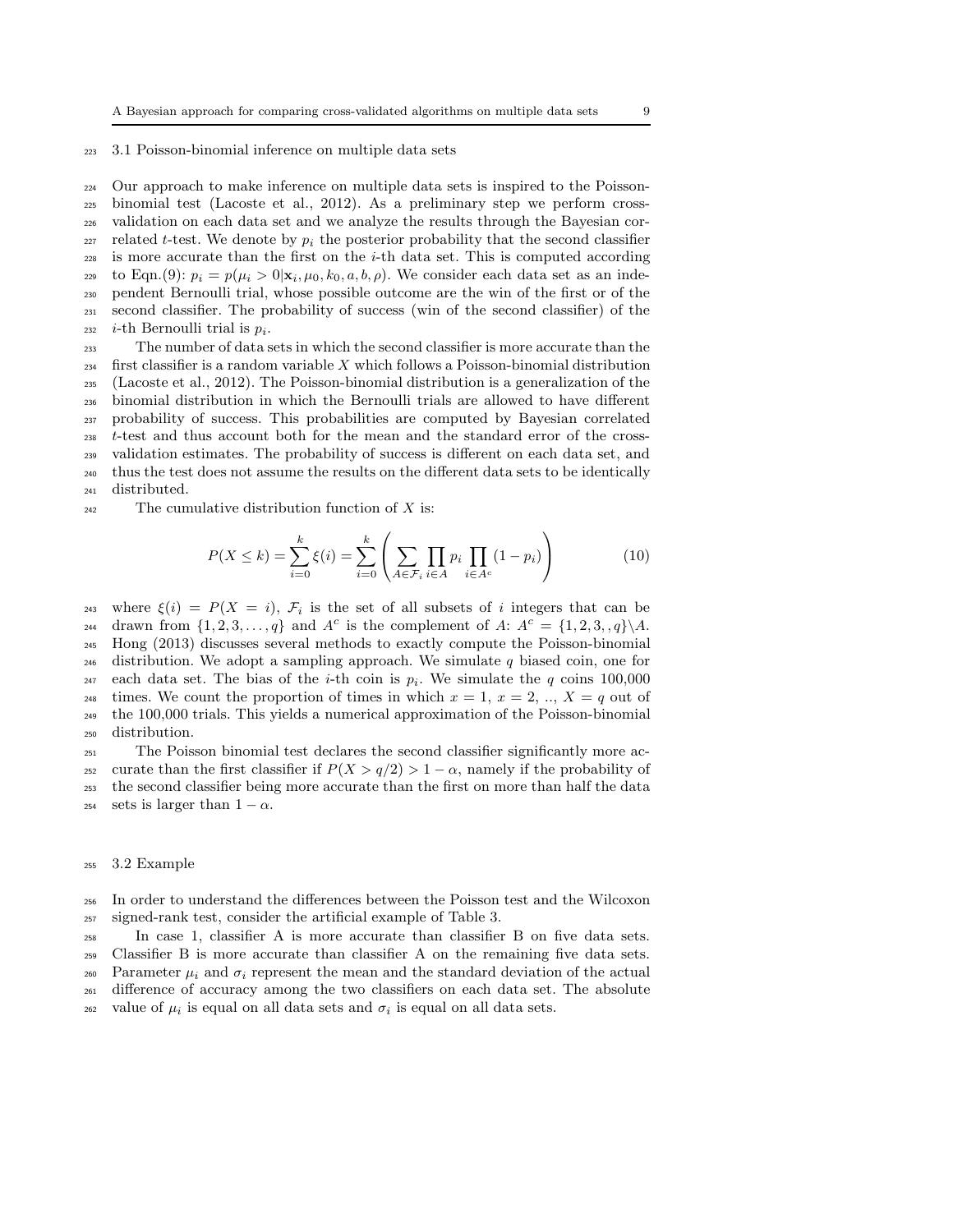|        | Datasets              | $\mu_i$ | $\sigma_i$ |
|--------|-----------------------|---------|------------|
| Case 1 | $D_1,\ldots,D_5$      | 0.1     | 0.05       |
|        | $D_6, \ldots, D_{10}$ | $-0.1$  | 0.05       |
| Case 2 | $D_1,\ldots,D_5$      | 0.1     | 0.05       |
|        | $D_6, \ldots, D_{10}$ | $-0.1$  | 0.15       |

Table 3 Example of comparison of two classifiers in multiple datasets

In case 2, the mean differences  $\mu_i$  are the same as in case 1, but the standard deviation in  $D_6, \ldots, D_{10}$  is three times larger. We have generated observations as follows

$$
x_{ji} \sim N(\mu_i, \sigma_i^2),
$$

<sup>263</sup> for  $i = 1, \ldots, 10$  (10-fold cross-validation) and for the  $j = 1, \ldots, 10$  datasets (here  $\varrho = 0$  but the results are similar if we consider a correlated model). Figure 1 shows 265 the distribution of  $P(X > q/2)$  (classifier A is better than B) for the Poisson  $_{266}$  test and the distribution of the p-values for the Wilcoxon signed-rank test in the <sup>267</sup> two cases (computed for 5000 Monte Carlo runs). It can be observed that the <sup>268</sup> distribution for Wilcoxon signed-rank test is practically unchanged in the two <sup>269</sup> cases, while the distribution of the Poisson test is very different. The Poisson test <sup>270</sup> is thus able to distinguish the two cases: it takes into account the variance of the <sup>271</sup> mean accuracy in the 10-fold cross-validation of each dataset, while the Wilcoxon <sup>272</sup> signed-rank test does not.



Fig. 1 Distribution of  $P(X > q/2)$  for the Poisson test and distribution of the *p*-values for the Wilcoxon signed-rank test in the two cases

#### <sup>273</sup> 4 Experiments

 $274$  The calibration and the power of the correlated t-test have been already extensively

<sup>275</sup> studied by (Nadeau & Bengio, 2003; Bouckaert, 2003) and we refrain from doing it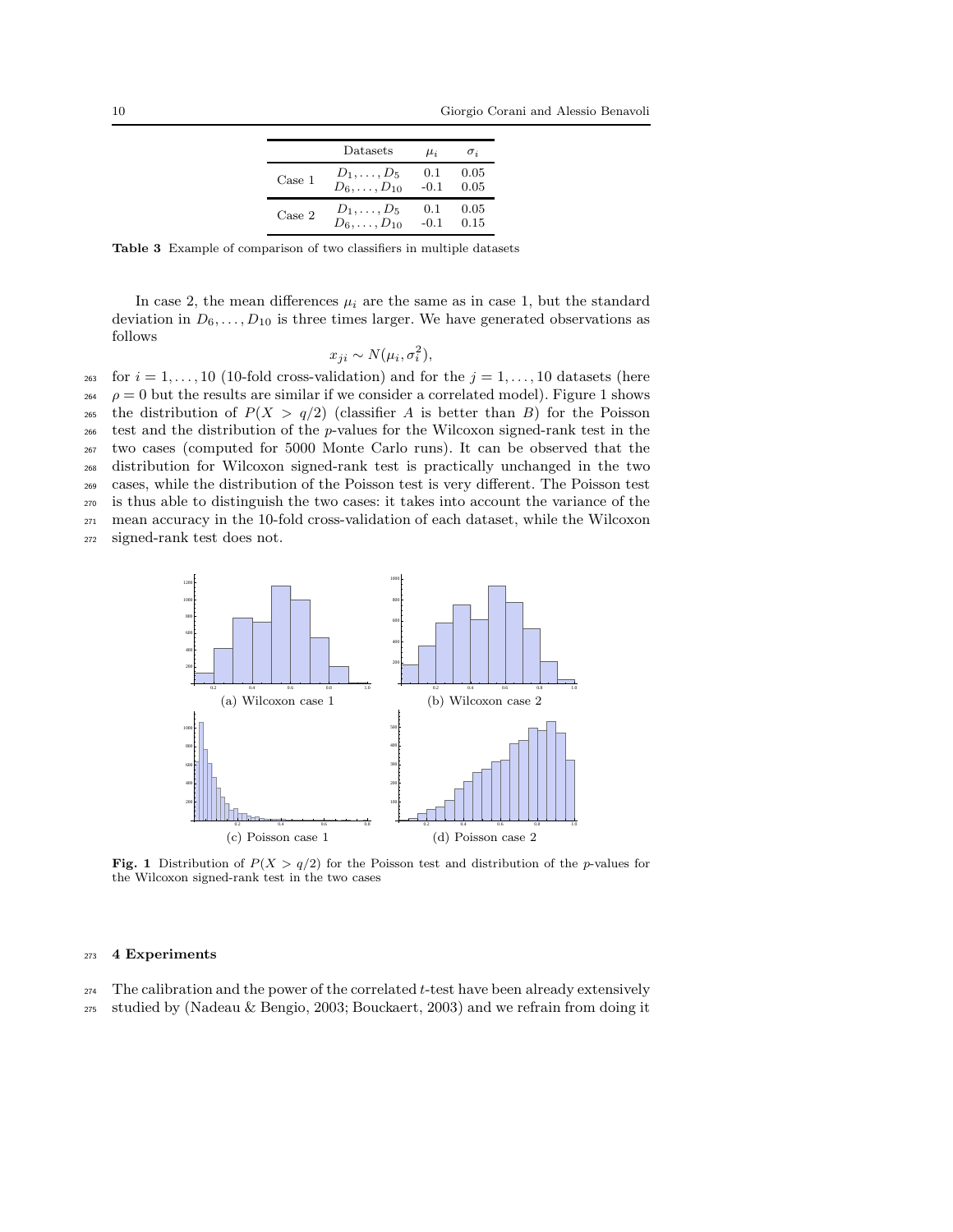$276$  here. The same results apply to the Bayesian correlated t-test, since the frequentist

 $277$  and the Bayesian correlated t-test take the same decisions. The main result of such <sup>278</sup> studies is that the rate of Type I errors of the correlated t-test is considerably closer

279 to the nominal test size  $\alpha$  than the rate of Type I error of the standard t-test. In

<sup>280</sup> the following we thus present results dealing with the inference on multiple data

<sup>281</sup> sets.

<sup>282</sup> 4.1 Two classifiers with known difference of accuracy

283 We generate the data sets sampling the instances from the Bayesian network  $C \rightarrow$ <sup>284</sup> F, where C is the binary class with states  ${c_0, c_1}$  and F is a binary feature with 285 states  $\{f_0, f_1\}$ . The parameters are:  $P(c_0)=0.5; P(f_0|c_0) = \theta; P(f_0|c_1) = 1-\theta$  with 286  $\theta > 0.5$ . We refer to this model with exactly these parameters as BN.

<sup>287</sup> Notice that if the BN model is used both the generate the instances and to issue the prediction, its expected accuracy is  $\theta$ .

 Once a data set is generated, we assess via cross-validation the accuracy of two classifiers. The first classifier is the majority predictor also known as  $zeroR$ . It predicts the most frequent class observed in the training set. If the two classes are equally frequent in the training set, it randomly draws the prediction. Its expected accuracy is thus 0.5.

294 The second classifier is BN, namely the Bayesian network  $C \to F$  with param-<sup>295</sup> eters learned from the training data. The actual difference of accuracy between 296 the two classifiers is thus approximately  $\delta_{acc} = \theta - 0.5$ . To simulate the difference 297 of accuracy  $\delta_{acc}$  between the two classifiers we set  $\theta = 0.5 + \delta_{acc}$  in the parameters 298 of the BN model. We repeat experiments using different values of  $\delta_{acc}$ .

<sup>299</sup> We perform the tests in a one-sided fashion: the null hypothesis is that zeroR is 300 less or equally accurate than  $\widehat{BN}$ . The alternative hypothesis is that  $\widehat{BN}$  is more <sup>301</sup> powerful than zeroR. We set the size of both the signed rank and the Poisson  $302$  tests to  $\alpha=005$ . We measure the power of a test as the rate of rejection of the null 303 hypothesis when  $\delta_{acc} > 0$ .

<sup>304</sup> We present results obtained with  $m=1$  and  $m=10$  runs of cross-validation.

<sup>305</sup> 4.2 Fixed difference of accuracy on all data sets

306 As a first experiment, we set the actual difference of accuracy  $\delta_{acc}$  among the two

 $307$  classifiers as identical on all the q data sets. We assume the availability of  $q=50$ <sup>308</sup> data sets. This is a common size for a comparison of classifiers. We consider the

 $_{309}$  following different values of  $\delta_{acc}$ :  $\{0, 0.01, 0.02, \ldots, 0.1\}$ .

 $310$  For each value of  $\delta_{acc}$  we repeat 5,000 experiments as follows. We allow the 311 various data sets to have different size  $s = s_1, s_2, \ldots, s_q$ . We draw the sample size 312 of each data set uniformly from  $S = \{25, 50, 100, 250, 500, 1000\}$ . We generate each <sup>313</sup> data set using the BN model; then we assess via cross-validation the accuracy of

<sup>&</sup>lt;sup>3</sup> The proof is as follows. Consider the instances with  $F = f_0$ . We have that  $P(c_0|f_0) = \theta >$ 0.5, so the model always predicts  $c_0$  if  $F = f_0$ . This prediction is accurate with probability θ. Regarding the instances with  $F = f_1$ , the most probable class is  $c_1$ . Also this prediction is accurate with probability  $\theta$ . Overall the classifier has probability  $\theta$  of being correct.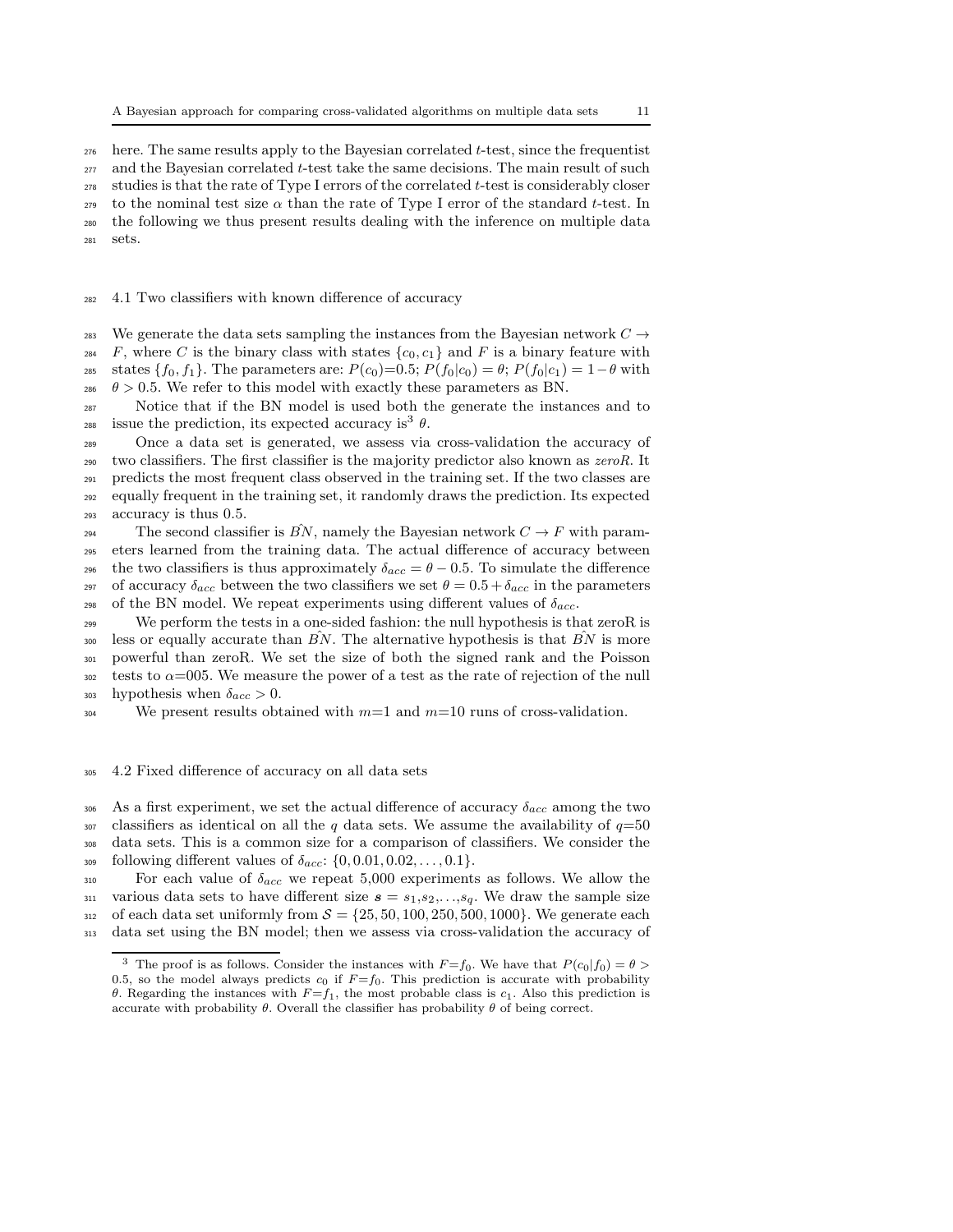$314$  both zeroR and  $\widehat{BN}$ . We then compare the two classifiers via the Poisson and the <sup>315</sup> signed-rank test.

 The results are shown in Fig. 2(a). Both tests yield Type I error rate lower than 0.05 when  $\delta_{acc} = 0$ ; thus they are correctly calibrated. The power of the tests 318 can be assessed looking at the results for strictly positive values of  $\delta_{acc}$ . If one run 319 of cross-validation is performed, the Poisson test is generally less powerful than the signed-rank test. However if ten runs of cross-validation are performed, the Poisson is generally more powerful than the signed rank. The signed-rank does not account for the uncertainty of the estimates and thus its power is roughly the same regardless whether one or ten runs of cross-validation have been performed.

 $324$  The same conclusions are confirmed in the case  $q=25$ .



Fig. 2 Power and calibration of the tests over multiple data sets. The plots share the same legend. The Poisson test has squared marks. The signed-rank test has circle marks. Dashed lines refer to one run of cross-validation, solid lines refer to ten runs of cross-validation. The plots refer to the case  $q=50$ .

# <sup>325</sup> 4.3 Difference of accuracy sampled from the Cauchy distributions

326 We remove the assumption of  $\delta_{acc}$  being equal for all data sets. Instead for each

 $327$  data set we sample  $\delta_{acc}$  from a Cauchy distribution. We set the median and the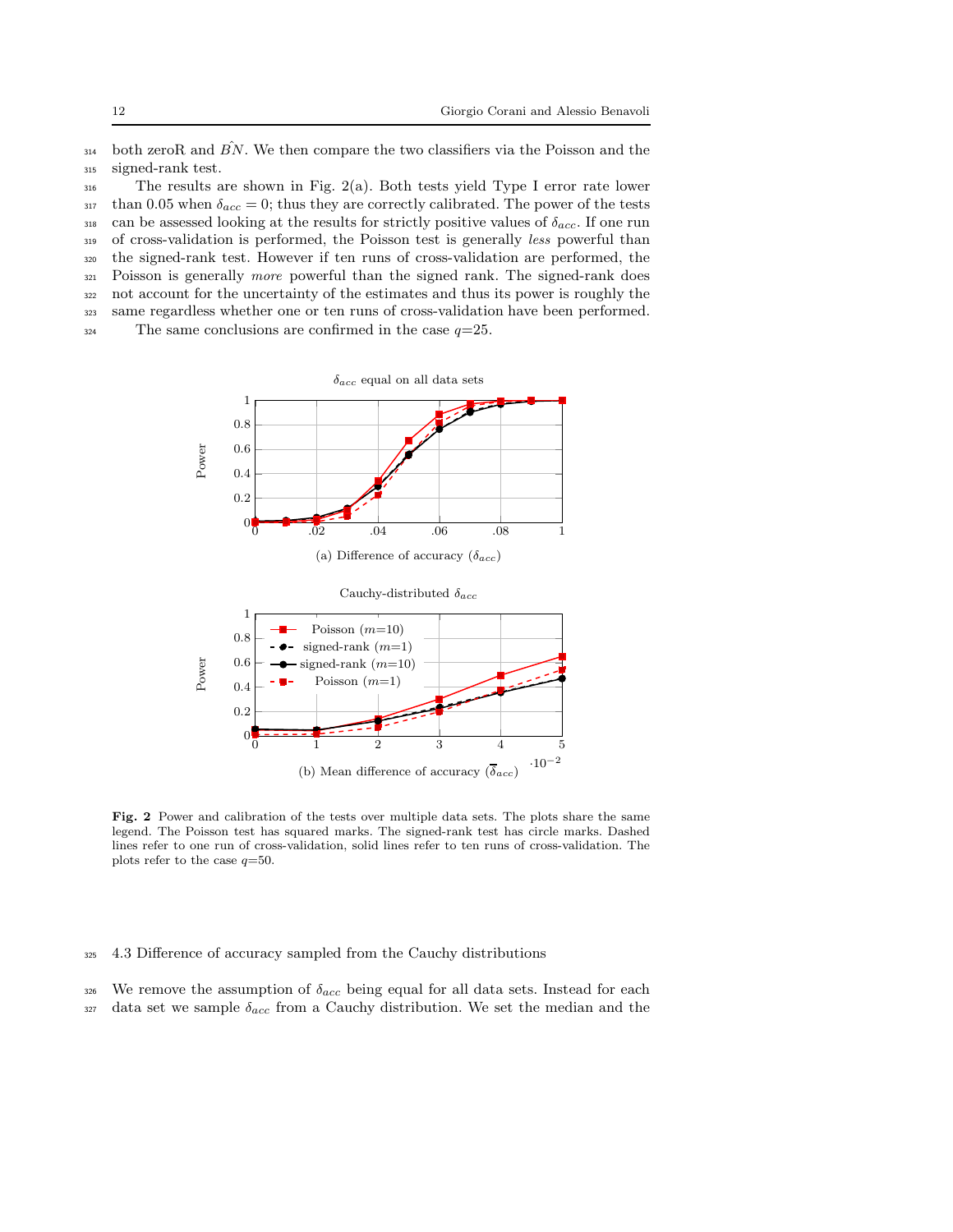328 scale parameter of the Cauchy to a value  $\overline{\delta_{acc}} > 0$ . A different value of  $\overline{\delta_{acc}}$  de- $\frac{329}{2}$  fines a different experimental setting. We consider the following values of  $\overline{\delta}_{acc}$ : 330  $\{0, 0.01, 0.02, \ldots, 0.05\}$ . We run 5,000 experiments for each value of  $\overline{\delta}_{acc}$ . We as-

331 sume the availability of  $q=50$  data sets.

 Sampling from the Cauchy one sometimes obtains values of  $\delta_{acc}$  whose absolute value is larger than 0.5. It is not possible to simulate difference of accuracy that large. Thus sampled values of  $\delta_{acc}$  larger than 0.5 or smaller than -0.5 are capped to 0.5 and -0.5 respectively.

336 The results are given in Fig. 2(b). Both tests are correctly calibrated for  $\delta_{acc}$  = 0. This is noteworthy since values sampled from the Cauchy are often aberrant and can easily affect the inference of parametric tests.

339 Let us analyze the power of the tests for  $\delta_{acc} > 0$ . If one run of cross-validation 340 is performed, the Poisson test is slightly less powerful than the signed-rank test. If <sup>341</sup> ten runs of cross-validation are performed, the Poisson test is *more* powerful than the signed-rank test.

 Such findings are confirmed by repeating the simulation with a number of data sets  $q=25$ .

#### 4.4 Application to real data sets

 We consider 54 data sets<sup>4</sup> from the UCI repository. We consider five different classifiers: naive Bayes, averaged one-dependence estimator (AODE), hidden naive Bayes (HNB), J48 decision tree and J48 grafted (J48-gr). All the algorithms are described in (Witten et al., 2011). On each data set we run ten runs of ten-folds cross-validation using the WEKA<sup>5</sup> software.

 We then compare each couple of classifiers via the signed-rank and the Poisson test.

 We sort the data sets alphabetically and we repeat the analysis three times. The first time we compare the classifiers on data sets 1–27; the second time we compare the classifiers on data sets 28–54; the third time we compare the classifiers on all data sets. The results are given in Table 4. The zeros and the ones in Table 4 indicate respectively that the null or the alternative hypothesis has been accepted. The Poisson test detects seven significant differences out of the ten comparison

 in all the three experiments. It consistently detects the same seven significances in all the three experiments. The signed-rank test is less powerful. It detects only three significances in the first and in the second experiment. When all data sets are available its power increases and it detects three further differences, arriving to six detected differences. Overall the Poisson test is both more powerful and more replicable.

 The detected differences are in agreement with what is known in literature: both AODE and HNB are recognized as significantly more accurate than naive Bayes, J48-gr is recognized as significantly more accurate than both naive Bayes and J48. The two tests take different decisions when comparing couples of high-performance classifiers such as HNB, AODE and J48-gr.

Available from http://www.cs.waikato.ac.nz/ml/weka/datasets.html.

Available from http://www.cs.waikato.ac.nz/ml/weka.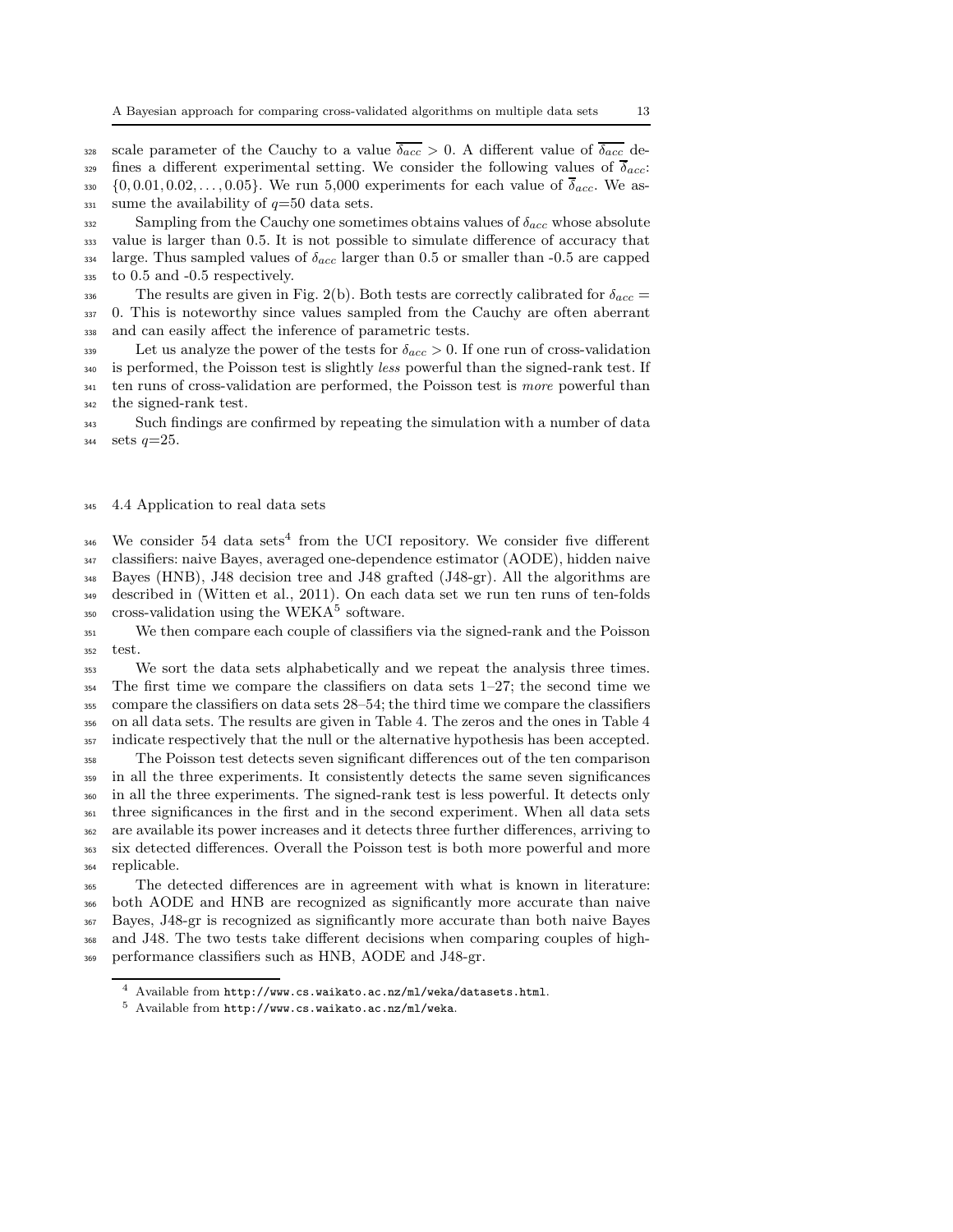|                                                                                 | naive Bayes | Data sets $1-27$<br>J48 | $J48-gr$   | <b>AODE</b>       | <b>HNB</b>               |  |
|---------------------------------------------------------------------------------|-------------|-------------------------|------------|-------------------|--------------------------|--|
| naive Bayes<br>J48<br>$J48-gr$<br>AODE                                          |             | 1/0                     | 1/0<br>1/1 | 1/1<br>1/0<br>1/0 | 1/1<br>0/0<br>0/0<br>0/0 |  |
|                                                                                 |             |                         |            |                   |                          |  |
| Data sets $28-54$                                                               |             |                         |            |                   |                          |  |
|                                                                                 | naive Bayes | J48                     | $J48-gr$   | <b>AODE</b>       | <b>HNB</b>               |  |
| naive Bayes<br>J48<br>$J48-gr$<br>AODE                                          |             | 1/0                     | 1/0<br>1/1 | 1/1<br>1/0<br>1/0 | 1/1<br>0/0<br>0/0<br>0/0 |  |
|                                                                                 |             |                         |            |                   |                          |  |
| Data sets $1-54$<br><b>AODE</b><br><b>HNB</b><br>J48<br>naive Bayes<br>$J48-gr$ |             |                         |            |                   |                          |  |
|                                                                                 |             |                         |            |                   |                          |  |
| naive Bayes                                                                     |             | 1/0                     | 1/0        | 1/1               | 1/1                      |  |
| J48                                                                             |             |                         | 1/1        | 1/1               | 0/1                      |  |
| $J48-gr$                                                                        |             |                         |            | 1/0               | 0/1                      |  |
| <b>AODE</b>                                                                     |             |                         |            |                   | 0/0                      |  |

Table 4 Comparison of the decision of the Poisson and the signed-rank test on real data sets. The entries of the table have the following meaning:  $\langle Poisson\ decision \rangle / \langle signed-rank\rangle$ decision >. The decision is about the classifier of the current column being significantly more accurate than the classifier of the current row. For instance the entry 1/0 means that only the Poisson test claims the difference to be significant.

#### <sup>370</sup> 4.5 Software

 At the link www.idsia.ch/~giorgio/poisson/test-package.zip we provide both the Matlab and the R implementation of our test. They can be used by a researcher who wants to compare any two algorithms assessed via cross-validation on multiple data sets. The package also allows reproducing the experiments of this paper.

 The procedure can be easily implemented also in other computational environ- ments. The standard t-test is available within every computational package. The frequentist correlated t-test can be implemented by simply changing the statistic of the standard t-test, according to Eq.(1). Under the matching prior, the poste-379 rior probability of the null computed by the Bayesian correlated t-test correspond to the p-value computed by the one-sided frequentist correlated t-test. Once the posterior probabilities are computed on each data set, it remains to compute the Poisson-binomial probability distribution. The Poisson-binomial distribution can be straightforwardly computed via sampling, while exact approaches (Hong, 2013) are more difficult to implement.

#### <sup>385</sup> 5 Conclusions

<sup>386</sup> To our knowledge, the Poisson test is the first test which compares two classifiers on

<sup>387</sup> multiple data sets accounting for the correlation and the uncertainty of the results

<sup>388</sup> generated by cross-validation on each individual data set. The test is usually more

<sup>389</sup> powerful than the signed-rank if ten runs of cross-validation are performed, which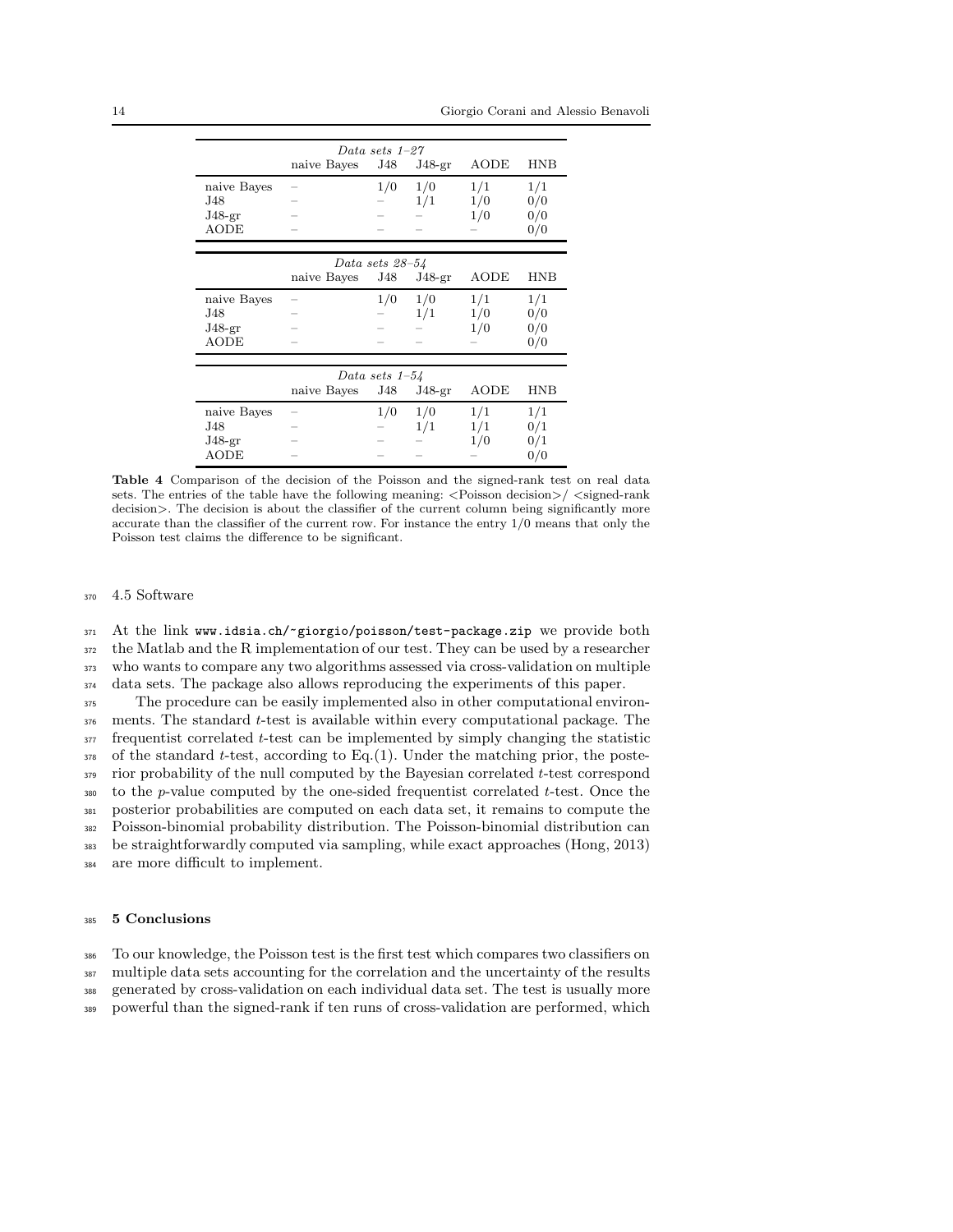is anyway common practice. A limit of the approach based on the Poisson-binomial

is that its inferences refer to the sample of provided data sets rather than to the

population from which the data sets have been drawn. A way to overcome this

- limit could be the development a hierarchical test able to make inference on the
- population of data sets.

#### References

- Benavoli, A., Mangili, F., Corani, G., Zaffalon, M., and Ruggeri, F. A Bayesian
- Wilcoxon signed-rank test based on the Dirichlet process. In Proceedings of the
- 31st International Conference on Machine Learning (ICML 2014), pp. 1026–1034, 2014.
- 400 Bernardo, José M and Smith, Adrian FM. Bayesian theory, volume 405. Wiley Chichester, 2009.
- Bouckaert, Remco R. Choosing between two learning algorithms based on cal-
- ibrated tests. In Proceedings of the 20th International Conference on Machine
- Learning (ICML-03), pp. 51–58, 2003.
- Demˇsar, Janez. Statistical comparisons of classifiers over multiple data sets. The Journal of Machine Learning Research, 7:1–30, 2006.
- Dietterich, Thomas G. Approximate statistical tests for comparing supervised classification learning algorithms. Neural computation, 10(7):1895–1923, 1998.
- Hong, Yili. On computing the distribution function for the Poisson binomial 410 distribution. Computational Statistics & Data Analysis, 59:41–51, 2013.
- Kohavi, Ron. A study of cross-validation and bootstrap for accuracy estimation and model selection. In Proceedings of the 14th International Joint Conference
- on Artificial intelligence-Volume 2, pp. 1137–1143. Morgan Kaufmann Publishers Inc., 1995.
- <sup>415</sup> Lacoste, Alexandre, Laviolette, François, and Marchand, Mario. Bayesian com-parison of machine learning algorithms on single and multiple datasets. In
- Proc.of the Fifteenth International Conference on Artificial Intelligence and Statis $tics$  (AISTATS-12), pp. 665–675, 2012.
- Murphy, Kevin P. Machine learning: a probabilistic perspective. MIT press, 2012.
- Nadeau, Claude and Bengio, Yoshua. Inference for the generalization error. Ma-chine Learning, 52(3):239–281, 2003.
- <sup>422</sup> Otero, José, Sánchez, Luciano, Couso, Inés, and Palacios, Ana. Bootstrap analysis of multiple repetitions of experiments using an interval-valued multiple compar- $\mu_{424}$  ison procedure. Journal of Computer and System Sciences, 80(1):88–100, 2014.
- 
- Press, S James. Applied multivariate analysis: using Bayesian and frequentist methods <sup>426</sup> of inference. Courier Dover Publications, 2012.
- Witten, Ian H, Frank, Eibe, and Hall, Mark A. Data mining: Practical machine learning tools and techniques. 2011.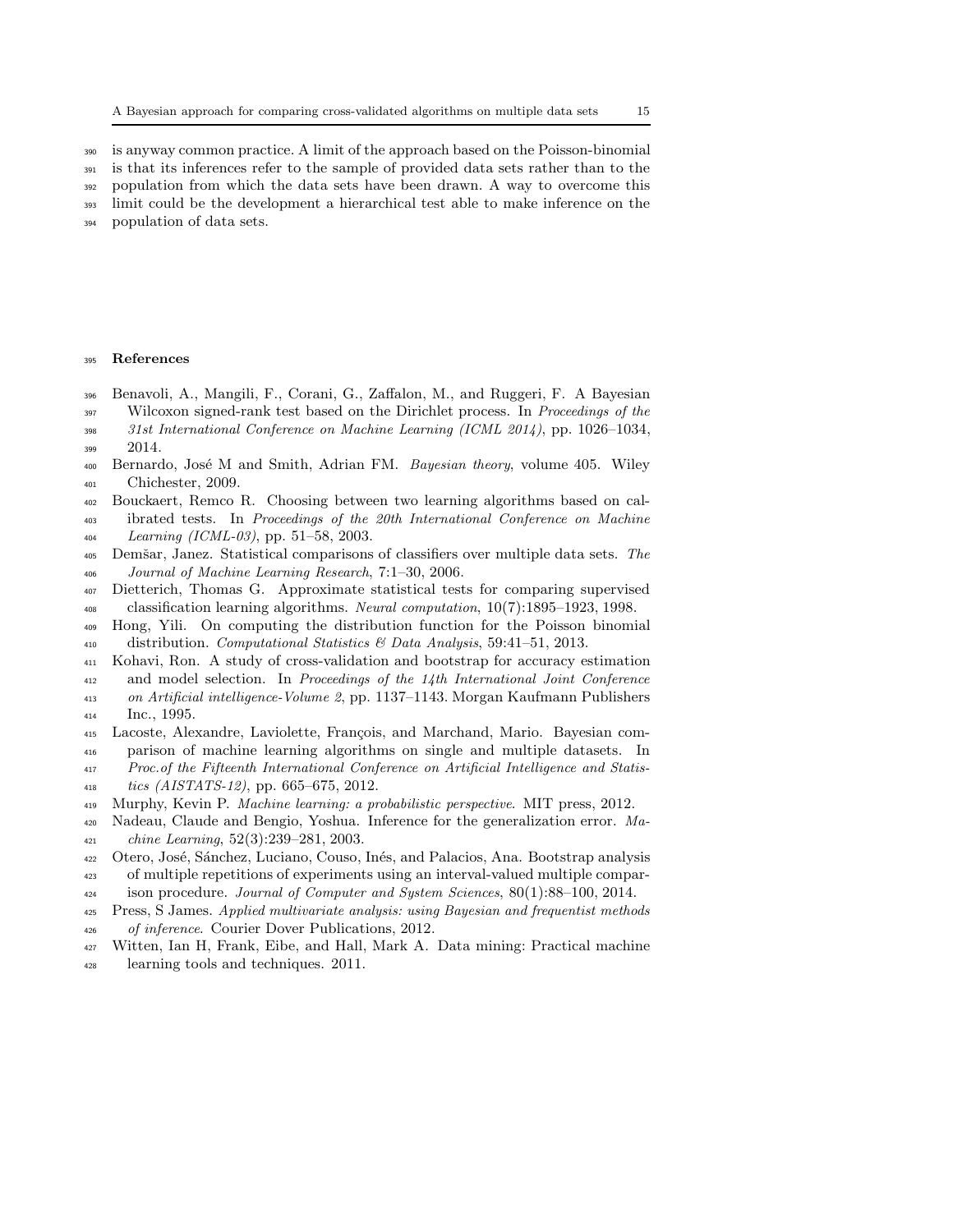# <sup>429</sup> Appendix

# <sup>430</sup> Proof of Theorem 1

# <sup>431</sup> Preliminaries

The symmetry of the correlation matrix M implies that  $M^{-1}$  is symmetric too. Assuming  $n=3$  as an example, its structure is:

$$
\boldsymbol{M} = \begin{bmatrix} 1 & \rho & \rho \\ \rho & 1 & \rho \\ \rho & \rho & 1 \end{bmatrix} \qquad \qquad \boldsymbol{M}^{-1} = \frac{1}{|\boldsymbol{M}|} \text{Adj}(\boldsymbol{M}) = \frac{1}{|\boldsymbol{M}|} \begin{bmatrix} \alpha & \beta & \beta \\ \beta & \alpha & \beta \\ \beta & \beta & \alpha \end{bmatrix}
$$

432 where  $\alpha$ ,  $\beta$  are the entries of the adjugate matrix.

We get:

$$
\mathbf{H}^T \mathbf{M}^{-1} \mathbf{H} = \frac{n\alpha + n(n-1)\beta}{|\mathbf{M}|} = \frac{n(\alpha + (n-1)\beta)}{|\mathbf{M}|}
$$
(11)

$$
\mathbf{H}^T \mathbf{M}^{-1} \mathbf{x} = \frac{\sum_{i=1}^n (\alpha + (n-1)\beta)x_i}{|\mathbf{M}|}
$$
(12)

<sup>433</sup> Moreover,

$$
\mathbf{x}^T \Sigma^{-1} \mathbf{H} = \mathbf{H}^T \Sigma^{-1} x = \frac{1}{\sigma^2 |M|} [\alpha + (n-1)\beta] \sum_i x_i.
$$
 (13)

### 434 Estimating  $\mu$

From (6), the log-likelihood is:

$$
L(\mu, \sigma^2, \rho) = -\frac{1}{2}(\mathbf{x} - \mathbf{H}\mu)^T \Sigma^{-1}(\mathbf{x} - \mathbf{H}\mu) - \frac{n}{2}\log(2\pi) - \frac{1}{2}\log(|\Sigma|).
$$

Its derivative w.r.t.  $\mu$  is:

$$
\frac{\partial}{\partial \mu} \left( -\frac{1}{2} \mathbf{x}^T \mathbf{\Sigma}^{-1} (\mathbf{x} - \mathbf{H} \mu) + \frac{1}{2} \mathbf{H}^T \mu \mathbf{\Sigma}^{-1} (\mathbf{x} - \mathbf{H} \mu) \right) \n= \frac{\partial}{\partial \mu} \left( \frac{1}{2} \mathbf{x}^T \mathbf{\Sigma}^{-1} \mathbf{H} \mu + \frac{1}{2} \mathbf{H}^T \mu \mathbf{\Sigma}^{-1} \mathbf{x} - \frac{1}{2} \mathbf{H}^T \mu \mathbf{\Sigma}^{-1} \mathbf{H} \mu \right) \n= \frac{1}{2} \mathbf{x}^T \mathbf{\Sigma}^{-1} \mathbf{H} + \frac{1}{2} \mathbf{H}^T \mathbf{\Sigma}^{-1} \mathbf{x} - \mu \mathbf{H}^T \mathbf{\Sigma}^{-1} \mathbf{H} = \mathbf{H}^T \mathbf{\Sigma}^{-1} \mathbf{x} - \mu \mathbf{H}^T \mathbf{\Sigma}^{-1} \mathbf{H}
$$

<sup>435</sup> where in the last passage we have used the first equality in (13).

Substituting  $\Sigma$  with  $\sigma^2 M$ , equating the derivative to 0 and using equations (11) and (12) we get:.

$$
\mu = \frac{\mathbf{H}^T \mathbf{\Sigma}^{-1} \mathbf{x}}{\mathbf{H}^T \mathbf{\Sigma}^{-1} \mathbf{H}} = \frac{\sum_{i=1}^n x_i}{n},
$$

which is the traditional maximum likelihood estimator of the mean. It does not depend on  $\sigma^2$ 436 437 or  $\rho.$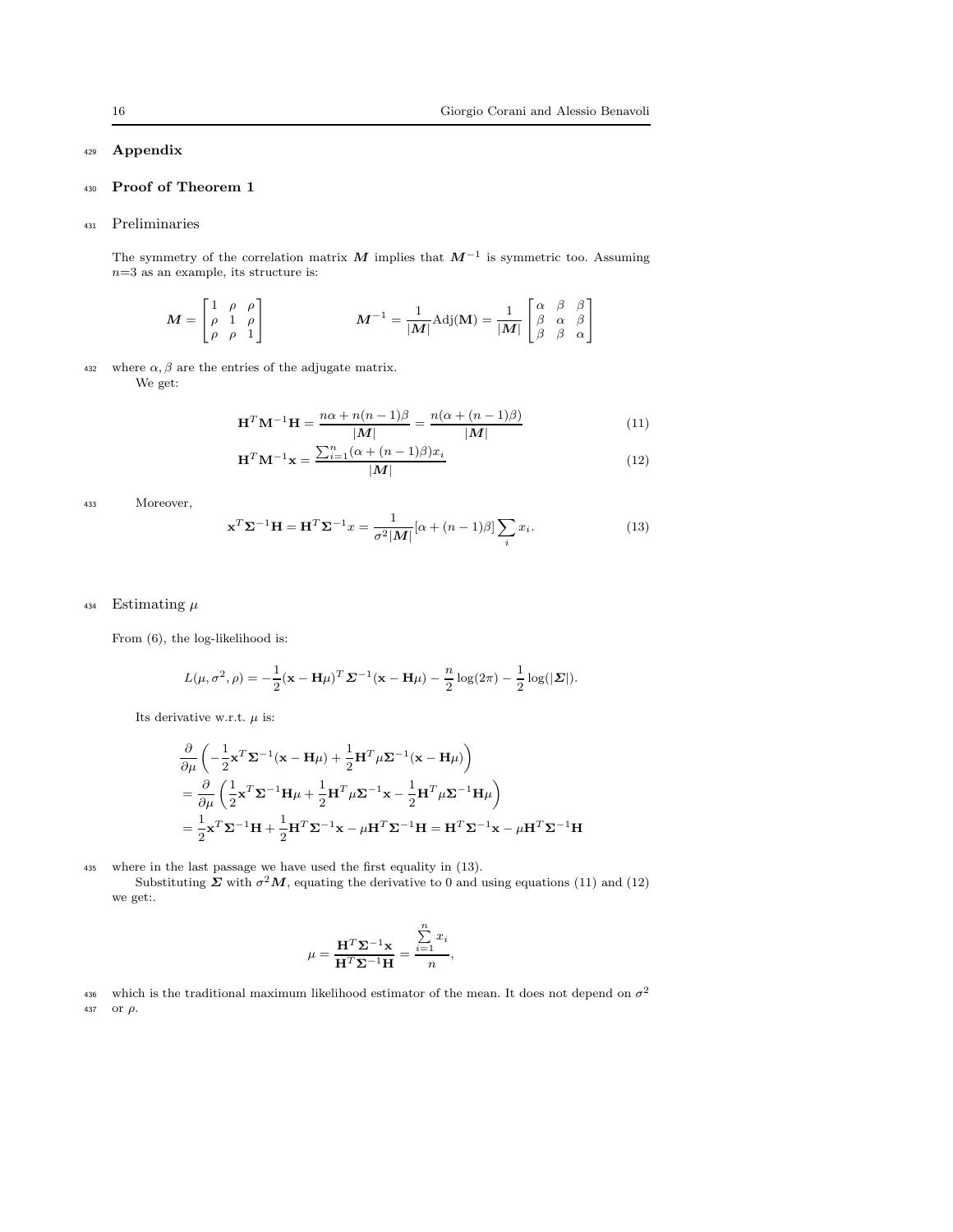#### Estimating  $\sigma^2$ 438

Recalling that  $\Sigma = \sigma^2 M$  and thus  $|\Sigma| = (\sigma^2)^n |M|$ , the log-likelihood is:

$$
L(\mu, \sigma^2, \rho) = -\frac{1}{2\sigma^2} (\mathbf{x} - \mathbf{H}\mu)^T \mathbf{M}^{-1} (\mathbf{x} - \mathbf{H}\mu) - \frac{1}{2} \log ((\sigma^2)^n |\mathbf{M}|) - \frac{n}{2} \log (2\pi)
$$
  
= 
$$
-\frac{1}{2\sigma^2} (\mathbf{x} - \mathbf{H}\mu)^T \mathbf{M}^{-1} (\mathbf{x} - \mathbf{H}\mu) - \frac{1}{2} \log ((\sigma^2)^n) - \frac{1}{2} \frac{\log(|\mathbf{M}|) - \frac{n}{2} \log(2\pi)}{\log \text{degending on } \sigma^2}.
$$

<sup>439</sup> Only the first two terms of the above expression are relevant for the derivative. Thus, by 440 replacing  $\mu$  with  $\hat{\mu}$  and by equating to zero the derivative. we obtain

$$
\frac{\partial}{\partial \sigma^2} L(\hat{\mu}, \sigma^2, \rho) = \frac{1}{2(\sigma^2)^2} (\mathbf{x} - \mathbf{H}\hat{\mu})^T \mathbf{M}^{-1} (\mathbf{x} - \mathbf{H}\hat{\mu}) - \frac{1}{2} \frac{1}{(\sigma^2)^n} n(\sigma^2)^{n-1} = 0
$$

Finally, we get:

$$
\bar{\sigma}^2 = \frac{(\mathbf{x} - \mathbf{H}\hat{\mu})^T \mathbf{M}^{-1}(\mathbf{x} - \mathbf{H}\hat{\mu})}{n}
$$

The product  $(\mathbf{x} - \mathbf{H}\hat{\mu})_{1 \times n}^T \mathbf{M}_{n \times n}^{-1} (\mathbf{x} - \mathbf{H}\hat{\mu})_{n \times 1}$  yields a scalar. The trace of a scalar is the scalar itself. The trace is invariant under cyclic permutations:  $tr(ABC) = tr(BCA)$ . We thus have:

$$
(\mathbf{x} - \mathbf{H}\hat{\mu})^T \mathbf{M}^{-1} (\mathbf{x} - \mathbf{H}\hat{\mu}) = tr[(\mathbf{x} - \mathbf{H}\hat{\mu})^T \mathbf{M}^{-1} (\mathbf{x} - \mathbf{H}\hat{\mu})] =
$$
  

$$
tr[\mathbf{M}^{-1} (\mathbf{x} - \mathbf{H}\hat{\mu}) (\mathbf{x} - \mathbf{H}\hat{\mu})^T] = tr(\mathbf{M}^{-1} \mathbf{Z})
$$

441 where  $\mathbf{Z} = (\mathbf{x} - \mathbf{H}\hat{\mu})(\mathbf{x} - \mathbf{H}\hat{\mu})^T$  and so

$$
\bar{\sigma}^2 = \frac{tr(M^{-1}\mathbf{Z})}{n} \tag{14}
$$

442 Thus  $\bar{\sigma}^2$  depends on the correlation  $\rho$  through M.

#### 443 Useful lemmas for estimating  $ρ$

**Lemma 1** The determinant of **M** is:  $(1 + (n-1)\rho)(1 - \rho)^{n-1}$ .

445 Proof Consider the *i*-th and the *j*-th  $(i \neq j)$  row of matrix  $M_{n \times n}$ , containing elements  ${m_{i1}, m_{i2}, \ldots, m_{in}}$  and  ${m_{j1}, m_{j2}, \ldots, m_{jn}}$  respectively. The value of  $|M|$  does not change

 $447$  if we substitute each element of the *i*-th row as follows:

$$
m_{ik} \leftarrow m_{ik} + b \cdot m_{jk} \ \forall k \in \{1, 2, \dots, n\}
$$

where b is any scalar weight and in particular for  $b = 1$ . Then, consider the matrix N obtained by adding the second row to the first row  $(b = 1)$ , then the third row to the first row, ... then the n-th row to the first row:

$$
N = \begin{vmatrix} 1 & \rho & \rho & \dots & \rho \\ \rho & 1 & \rho & \dots & \rho \\ \dots & \dots & \dots & \dots \\ \rho & \rho & \rho & \dots & 1 \end{vmatrix}
$$
  

$$
N = \begin{vmatrix} 1 + (n-1)\rho & 1 + (n-1)\rho & 1 + (n-1)\rho & \dots & 1 + (n-1)\rho \\ \rho & 1 & \rho & \dots & \rho \\ \dots & \dots & \dots & \dots & \dots \\ \rho & \rho & \rho & \dots & 1 \end{vmatrix}
$$

Consider now matrix  $O$  defined as follows:

$$
\boldsymbol{O} = \begin{vmatrix} 1 & 1 & 1 & \dots & 1 \\ \rho & 1 & \rho & \dots & \rho \\ \vdots & \vdots & \ddots & \vdots & \vdots \\ \rho & \rho & \rho & \dots & 1 \end{vmatrix}
$$

 $\sim$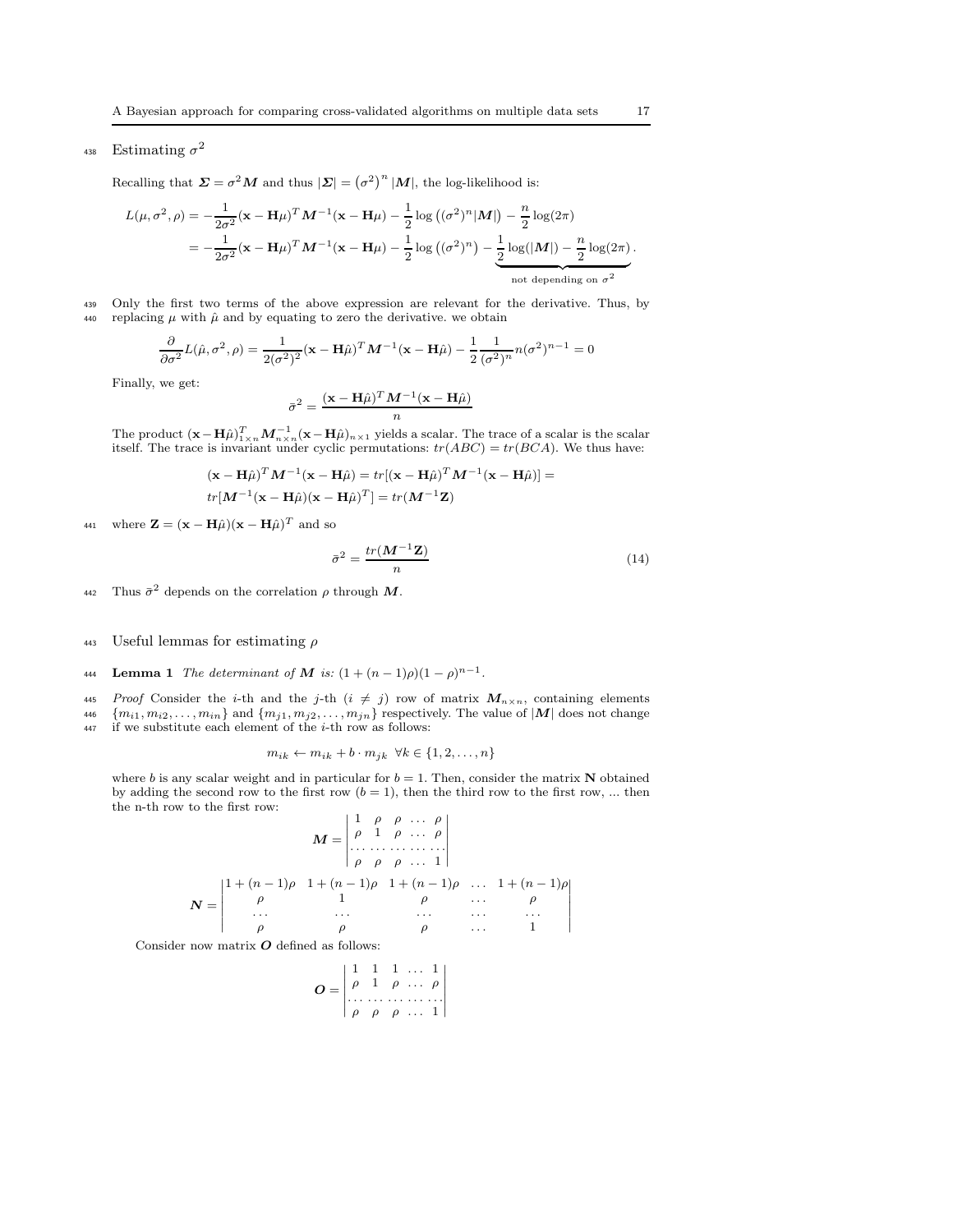Then,  $|M| = |N| = (1 + (n-1)\rho) \cdot |O|$ . Consider now adding the elements of the first row of |O| to the second row of  $|O|$ , using the scalar weight  $b=-\rho$ . Then add  $-\rho$  times the first row to the third, to the fourth, ... to the *n*-th row of  $|O|$ . This yields matrix P, with  $|P| = |O|$ :

$$
P = \begin{vmatrix} 1 & 1 & 1 & \dots & 1 \\ 0 & 1 - \rho & 0 & \dots & 0 \\ \dots & \dots & \dots & \dots & \dots \\ 0 & 0 & 0 & \dots & 1 - \rho \end{vmatrix}
$$

448 We have  $|P| = (1 - \rho)^{n-1}$  and thus:

$$
|\mathbf{M}| = |\mathbf{N}| = (1 + (n-1)\rho)|\mathbf{O}| = (1 + (n-1)\rho)|\mathbf{P}| = (1 + (n-1)\rho)(1-\rho)^{n-1}
$$

**Lemma 2** The entries of  $M^{-1}$  are  $\alpha = (1 + (n-2)\rho)(1-\rho)^{n-2}$  and  $\beta = -\rho(1-\rho)^{n-2}$ .

450 Proof By definition of adjugate matrix,  $\alpha$  is the determinant of each principal minor of M.

<sup>451</sup> Consider the principal minor obtained by removing the first row and the first column from

452 M. This sub-matrix has the same structure of M, but with dimension  $(n-1) \times (n-1)$ . Its

453 determinant is thus  $(1 + (n-2)\rho)(1-\rho)^{n-2}$ , which gives the value of α. The same result is <sup>454</sup> obtained considering any other principal minor.

Parameter  $\beta$  corresponds instead to the determinant of any non-principal minor of  $M$ , multiplied by  $-1^{i+j}$ , where i and j are respectively the index of the row and the column removed from  $M$  to obtain the minor. Consider the minor obtained by removing the first row and the second column:

$$
Q = \begin{vmatrix} \rho & \rho & \rho & \dots & \rho \\ \rho & 1 & \rho & \dots & \rho \\ \rho & \rho & 1 & \dots & \rho \\ \rho & \dots & \dots & \rho & 1 \end{vmatrix}
$$

By subtracting the first row  $(i=1)$  from the second row  $(j=2)$ , the first row from the third row, the first row from the n-th row we get:

$$
\boldsymbol{R} = \begin{bmatrix} \rho & \rho & \rho & \dots & \rho \\ 0 & 1 - \rho & 0 & \dots & 0 \\ 0 & 0 & 1 - \rho & \dots & 0 \\ 0 & \dots & \dots & 0 & 1 - \rho \end{bmatrix}
$$

455 whose determinant is  $(1 - \rho)^{n-2}\rho$ . The value of  $\beta$  is thus  $-\rho(1 - \rho)^{n-2}$ , the minus sign being

456 due to the sum of  $i$  and  $j$  being an odd number. The same result is obtained considering any <sup>457</sup> other principal minor.

#### 458 Estimating  $\rho$

The log-likelihood evaluated in  $\hat{\mu}, \bar{\sigma}^2$  is:

$$
L(\rho, \mu, \sigma^2)|_{\hat{\mu}, \bar{\sigma}^2} = -\frac{1}{2\bar{\sigma}^2} (\mathbf{x} - \mathbf{H}\hat{\mu})^T \mathbf{M}^{-1} (\mathbf{x} - \mathbf{H}\hat{\mu}) - \frac{n}{2} \log(2\pi) - \frac{1}{2} \log((\bar{\sigma}^2)^n |\mathbf{M}|)
$$
  
= 
$$
-\frac{\hat{\mu}^2}{2\bar{\sigma}^2} Tr(\mathbf{M}^{-1} \mathbf{Z}) - \frac{n}{2} \log(2\pi) - \frac{1}{2} \log((\bar{\sigma}^2)^n |\mathbf{M}|)
$$
  
= 
$$
-\frac{n\hat{\mu}^2}{2} - \frac{n}{2} \log(2\pi) - \frac{1}{2} \log((\bar{\sigma}^2)^n |\mathbf{M}|)
$$
  
not depending on  $\rho$ 

459 where in the last passage we have exploited that  $\bar{\sigma}^2 = Tr(M^{-1}\mathbf{Z})/n$  as shown in (14).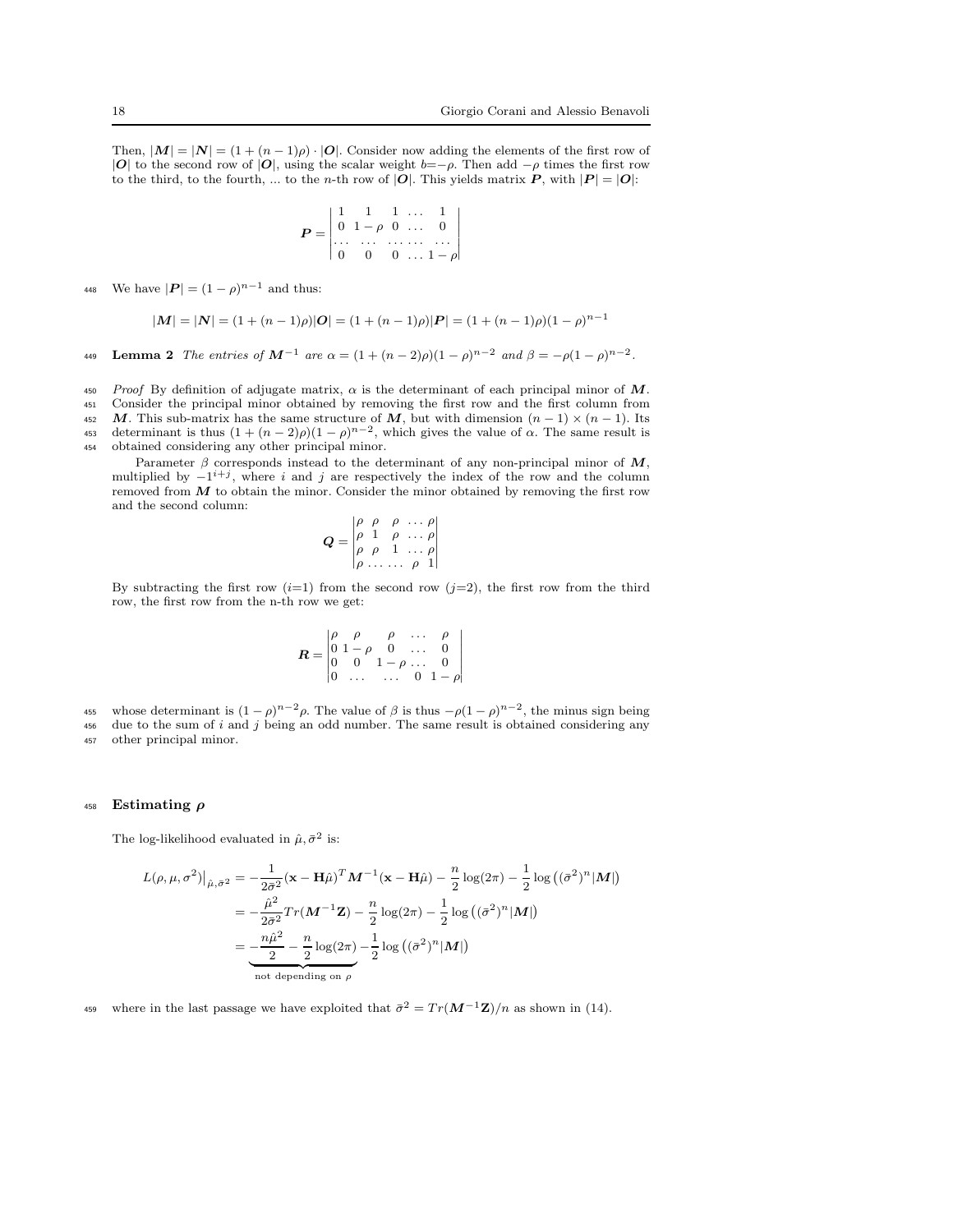The derivative w.r.t.  $\rho$  is:

$$
\frac{\partial}{\partial \rho} L(\mu, \sigma^2, \rho) \Big|_{\hat{\mu}, \bar{\sigma}^2} = \frac{\partial}{\partial \rho} \left( -\frac{1}{2} \log((\bar{\sigma}^2)^n |M|) \right) = \frac{\partial}{\partial \rho} \left( -\frac{1}{2} \log \left[ \left( \frac{Tr(M^{-1}Z)}{n} \right)^n |M| \right] \right)
$$

$$
= \frac{\partial}{\partial \rho} \left( -\frac{1}{2} n \log \left( \frac{Tr(M^{-1}Z)}{n} \right) - \frac{1}{2} log|M| \right)
$$

$$
= \frac{\partial}{\partial \rho} \left( -\frac{1}{2} n \log (Tr(M^{-1}Z)) + \frac{1}{2} n \log (n) - \frac{1}{2} log|M| \right)
$$

$$
= -\frac{1}{2} \frac{\partial}{\partial \rho} \left( n \log (Tr(M^{-1}Z)) \right) - \frac{1}{2} \frac{\partial}{\partial \rho} (log|M|)
$$

$$
= -\frac{1}{2} \frac{n}{Tr(M^{-1}Z)} \frac{\partial}{\partial \rho} \left( Tr(M^{-1}Z) \right) - \frac{1}{2} \frac{1}{|M|} \frac{\partial}{\partial \rho} (|M|)
$$

460 Let us now consider  $Tr\left(\mathbf{M}^{-1}\mathbf{Z}\right) = \frac{1}{|\mathbf{M}|} Tr\left(\text{Adj}(\mathbf{M})\right)\mathbf{Z}$  and define  $\mathbf{S} = \text{Adj}(\mathbf{M})\mathbf{Z}$ . Let us 461 denote the difference between an observation and the maximum likelihood mean as  $\delta_i = x_i - \hat{\mu}_i$ .<br>462 The *i*-th diagonal element of S is

$$
s_{ii} = \alpha \delta_i^2 + \beta \left( \sum_{i \neq j} \delta_i \delta_j \right)
$$

Notice that  $\delta_i^2 + \left(\sum_{i \neq j} \delta_i \delta_j\right) = 0$ , due to the following relation:

$$
\delta_i^2 + \left(\sum_{i \neq j} \delta_i \delta_j\right) = \delta_i \left(\delta_i + \sum_{i \neq j} \delta_j\right) = \delta_i \left(\sum_i x_i - n\hat{\mu}\right) = 0
$$

463 We can then rewrite  $s_{ii} = (\alpha - \beta)\delta_i^2$ . Summing over all the elements of the diagonal, we get:

$$
Tr\left(\mathbf{M}^{-1}\mathbf{Z}\right) = \frac{(\alpha - \beta)\sum_{i=1}^{n}\delta_i^2}{|\mathbf{M}|} = \frac{(\alpha - \beta)f(\mathbf{x})}{|\mathbf{M}|}
$$

464 where  $f(\mathbf{x}) = \sum_{i=1}^{n} \delta_i^2$  depends only on the data.

By equating to zero the derivative of the log-likelihood w.r.t.  $\rho$ , we obtain:

$$
0 = -\frac{1}{2} \frac{n}{Tr(M^{-1}Z)} \frac{\partial}{\partial \rho} (Tr(M^{-1}Z)) - \frac{1}{2} \frac{1}{|M|} \frac{\partial}{\partial \rho} (|M|)
$$
  
= 
$$
\frac{n|M|}{(\alpha - \beta)f(\mathbf{x})} \left(f(\mathbf{x}) \frac{\partial}{\partial \rho} (\alpha - \beta) \frac{1}{|M|}\right) + \frac{1}{|M|} \frac{\partial}{\partial \rho} (|M|)
$$
  
= 
$$
n(1 - \rho) \frac{\partial}{\partial \rho} \left(\frac{1}{1 - \rho}\right) + \frac{1}{|M|} \frac{\partial}{\partial \rho} (|M|)
$$

where we have exploited that  $\alpha - \beta = |M|/(1 - \rho)$ . Since

$$
\frac{1}{|\mathbf{M}|} \frac{\partial}{\partial \rho} (|\mathbf{M}|) = -\frac{n(n-1)\rho}{(1+(n-1)\rho)(1-\rho)}
$$

it can easily be shown that

$$
0 = n(1 - \rho) \frac{\partial}{\partial \rho} \left( \frac{1}{1 - \rho} \right) + \frac{1}{|M|} \frac{\partial}{\partial \rho} \left( |M| \right) = \frac{n}{(\rho - 1)(1 + (n - 1)\rho)}
$$

Thus, there is no value  $\rho \in [0, 1)$  which can make the derivative equal to zero and the derivative is always decreasing in  $\rho$ . Thus the maximum likelihood estimate of  $\rho$  is  $\hat{\rho} = 0$ . For any fixed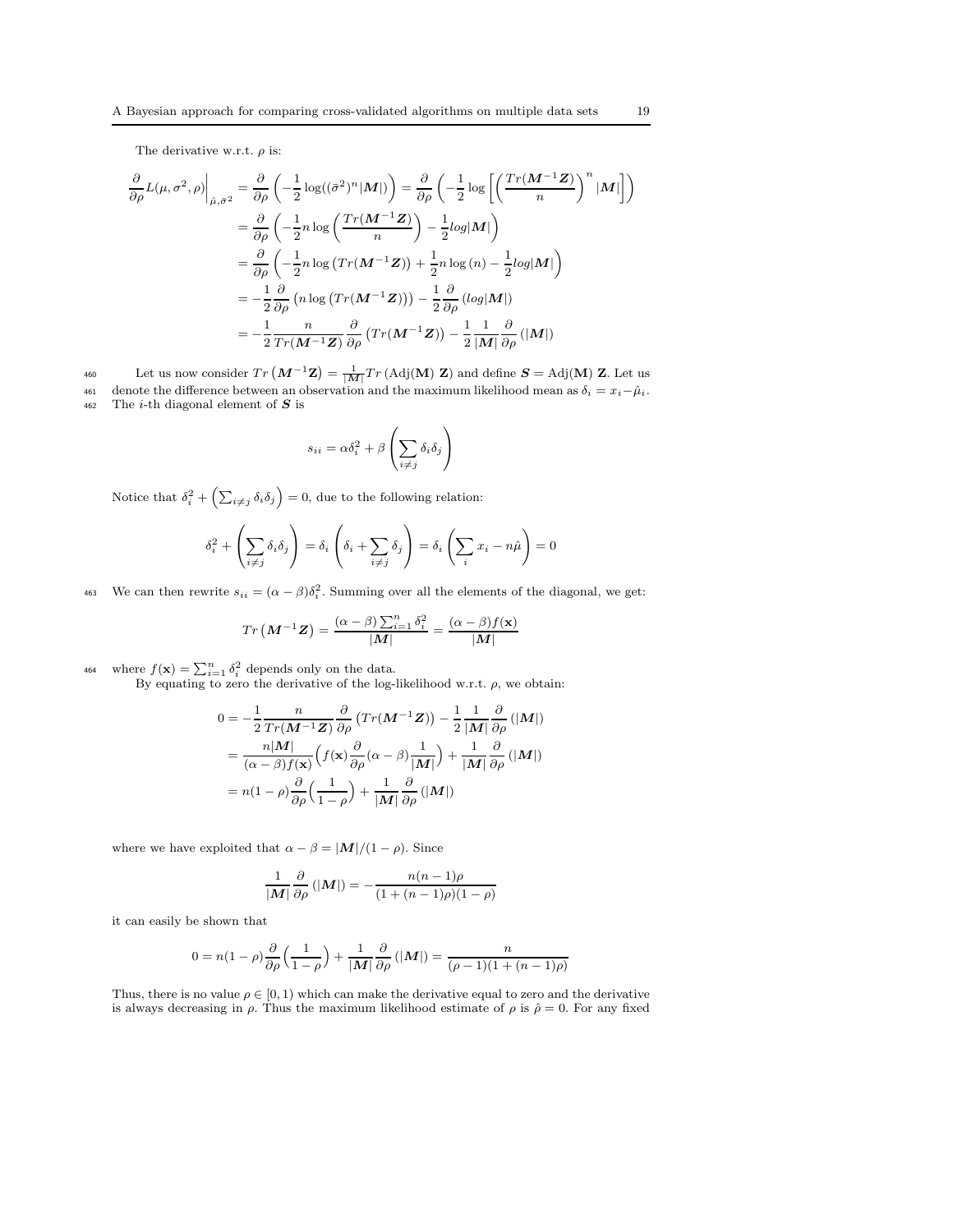ρ, it can easily be shown that the Hessian of the likelihood w.r.t.  $\mu$ ,  $\sigma^2$  computed at  $\hat{\mu}$ ,  $\bar{\sigma}^2$  is negative definite. In fact, we have that

$$
\left. \frac{\partial^2}{\partial \mu^2} L(\mu, \sigma^2, \rho) \right|_{\hat{\mu}, \bar{\sigma}^2} = -\boldsymbol{H}^T \boldsymbol{M}^{-1} \boldsymbol{H}^T, \quad \left. \frac{\partial^2}{\partial (\sigma^2)^2} L(\mu, \sigma^2, \rho) \right|_{\hat{\mu}, \bar{\sigma}^2} = -\frac{1}{2} \frac{1}{(\bar{\sigma}^2)^2}
$$

465 and  $\frac{\partial^2}{\partial \sigma^2 \partial \mu} L(\mu, \sigma^2, \rho)|_{\hat{\mu}, \bar{\sigma}^2} = 0$ . Thus,  $\hat{\mu}, \bar{\sigma}^2, \hat{\rho}$  is the maximum likelihood estimator. Since  $\hat{\rho} = 0$ , this estimator is not consistent whenever the true correlation is not zero (strictly <sup>467</sup> positive).

#### <sup>468</sup> Proof of Theorem 2

Let us define 
$$
\hat{\mu} = \frac{1}{n} \sum_{i=1}^{n} x_i
$$
. Then:  
\n
$$
(\mathbf{x} - \mathbf{H}\boldsymbol{\mu})^T \boldsymbol{\Sigma}^{-1} (\mathbf{x} - \mathbf{H}\boldsymbol{\mu}) = (\mathbf{x} - \mathbf{H}(\boldsymbol{\mu} - \hat{\boldsymbol{\mu}} + \hat{\boldsymbol{\mu}}))^T \boldsymbol{\Sigma}^{-1} (\mathbf{x} - \mathbf{H}(\boldsymbol{\mu} - \hat{\boldsymbol{\mu}} + \hat{\boldsymbol{\mu}}))
$$
\n
$$
= (\mathbf{x} - \mathbf{H}\hat{\boldsymbol{\mu}})^T \boldsymbol{\Sigma}^{-1} (\mathbf{x} - \mathbf{H}\hat{\boldsymbol{\mu}}) + (\boldsymbol{\mu} - \hat{\boldsymbol{\mu}})\mathbf{H}^T \boldsymbol{\Sigma}^{-1} \mathbf{H}(\boldsymbol{\mu} - \hat{\boldsymbol{\mu}}).
$$

Let us define  $\nu = 1/\sigma^2$ , then we can rewrite the likelihood as:

$$
p(\mathbf{x}|\mu,\nu,\rho) = \frac{\nu^{n/2-1/2}}{(2\pi)^{n/2}\sqrt{|\mathbf{M}|}} \exp\left(-\frac{\nu}{2}(\mathbf{x}-\mathbf{H}\hat{\mu})^T \mathbf{M}^{-1}(\mathbf{x}-\mathbf{H}\hat{\mu})\right)
$$

$$
\cdot \nu^{1/2} \exp\left(-\frac{\nu}{2}(\mu-\hat{\mu})\mathbf{H}^T \mathbf{M}^{-1} \mathbf{H}(\mu-\hat{\mu})\right) \tag{15}
$$

#### 469 Given  $\rho$ , the likelihood (15) has the structure of a Normal-Gamma distribution. Therefore, for 470 the unknown parameters  $\mu$ ,  $\nu$ , we consider the conjugate prior:

$$
p(\mu|\nu,\rho) = N(\mu;\mu_0,k_0/\nu), \quad p(\nu|\rho) = G(\nu;a,b), \tag{16}
$$

with parameters  $\mu_0, k_0, a, b$ . By combining the likelihood and the prior, we obtain the joint:

$$
p(\mu, \nu, \mathbf{x} | \rho) = p(\mathbf{x} | \mu, \nu, \rho) p(\mu | \nu, \rho) p(\nu | \rho)
$$
  
 
$$
\propto \frac{\nu^{\frac{n+2a}{2} - 1}}{(2\pi)^{n/2} \sqrt{|\mathbf{M}|}} \exp\left(-\frac{\nu}{2} (\mathbf{x} - \mathbf{H}\hat{\mu})^T \mathbf{M}^{-1} (\mathbf{x} - \mathbf{H}\hat{\mu}) - b\nu\right)
$$
  
 
$$
\cdot \nu^{\frac{1}{2}} \exp\left(-\frac{\nu}{2} (\mu - \hat{\mu})^2 \mathbf{H}^T \mathbf{M}^{-1} \mathbf{H} - \frac{\nu}{2k_0} (\mu - \mu_0)^2\right).
$$

Let us define the posterior mean

$$
\tilde{\mu} = \left(\mathbf{H}^T \mathbf{M}^{-1} \mathbf{H} + \frac{1}{k_0}\right)^{-1} \left(\mathbf{H}^T \mathbf{M}^{-1} \mathbf{x} + \frac{\mu_0}{k_0}\right),
$$

then

$$
\begin{split} & (\mu - \hat{\mu})^2 \mathbf{H}^T \mathbf{M}^{-1} \mathbf{H} + \tfrac{1}{k_0} (\mu - \mu_0)^2 \\ &= \mu^2 \left( \mathbf{H}^T \mathbf{M}^{-1} \mathbf{H} + \tfrac{1}{k_0} \right) - 2\mu \left( \mathbf{H}^T \mathbf{M}^{-1} \mathbf{H} \hat{\mu} + \tfrac{\mu_0}{k_0} \right) + \hat{\mu}^2 \mathbf{H}^T \mathbf{M}^{-1} \mathbf{H} + \tfrac{\mu_0^2}{k_0} \\ &= \mu^2 \left( \mathbf{H}^T \mathbf{M}^{-1} \mathbf{H} + \tfrac{1}{k_0} \right) - 2\mu \left( \mathbf{H}^T \mathbf{M}^{-1} \mathbf{x} + \tfrac{\mu_0}{k_0} \right) + \hat{\mu}^2 \mathbf{H}^T \mathbf{M}^{-1} \mathbf{H} + \tfrac{\mu_0^2}{k_0} \\ &= (\mu - \tilde{\mu})^2 \left( \mathbf{H}^T \mathbf{M}^{-1} \mathbf{H} + \tfrac{1}{k_0} \right) + \hat{\mu}^2 \mathbf{H}^T \mathbf{M}^{-1} \mathbf{H} + \tfrac{\mu_0^2}{k_0} - \tilde{\mu}^2 \left( \mathbf{H}^T \mathbf{M}^{-1} \mathbf{H} + \tfrac{1}{k_0} \right). \end{split}
$$

Thus, we can rewrite the joint as  $p(\mu, \nu, \mathbf{x} | \rho) \propto \ell_1 \ell_2$  with

$$
\ell_1 = \nu^{1/2} \exp\left(-\frac{\nu}{2}(\mu - \tilde{\mu})^2 \left(\mathbf{H}^T \mathbf{M}^{-1} \mathbf{H} + \frac{1}{k_0}\right)\right) \propto N \left(\mu; \tilde{\mu}, \frac{1}{\nu} \left(\mathbf{H}^T \mathbf{M}^{-1} \mathbf{H} + \frac{1}{k_0}\right)^{-1}\right)
$$